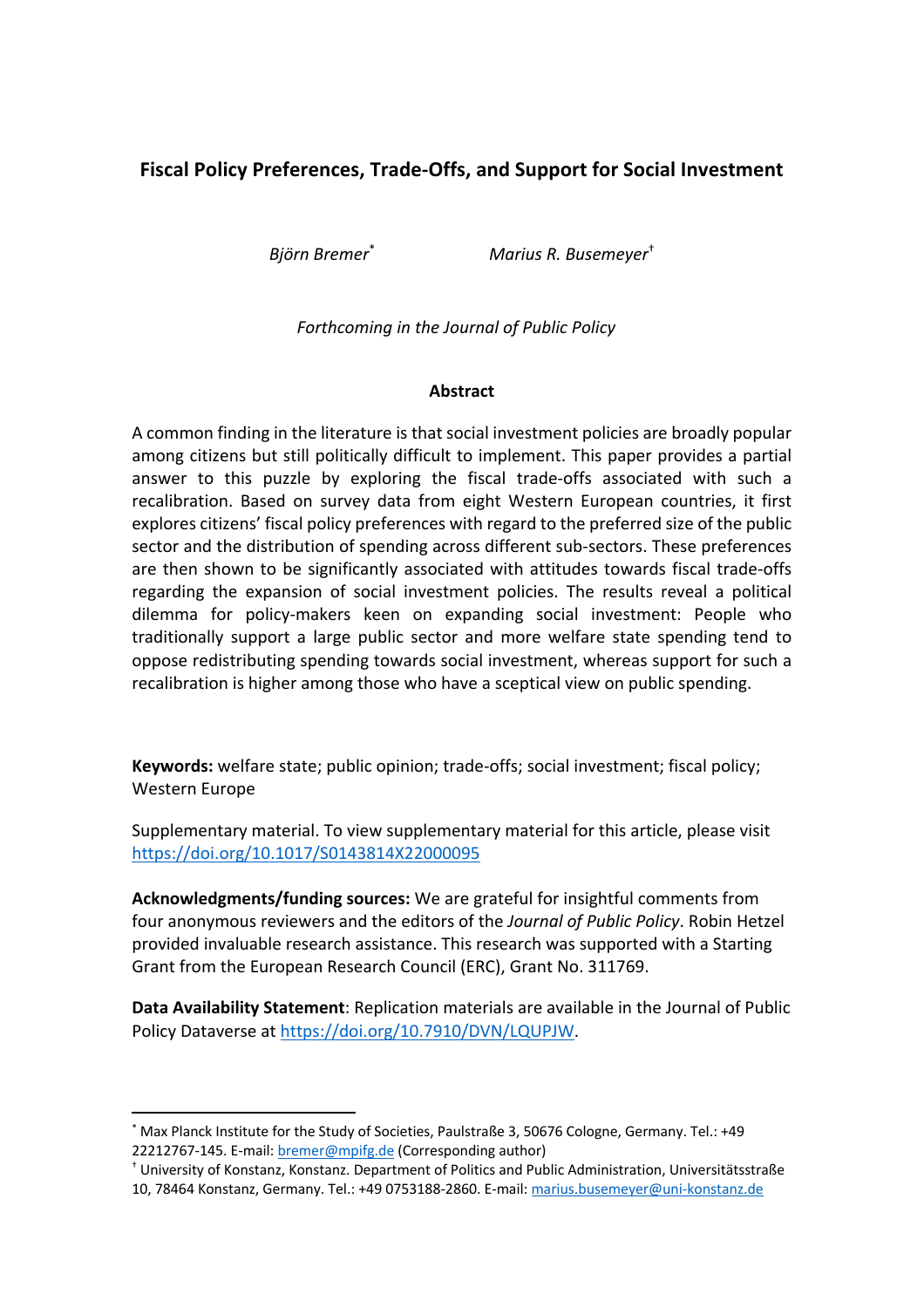#### **Introduction**

Trade-offs are inherent in governing systems with constrained resources. Especially in an era of permanent austerity (Pierson 1996), policy-makers in advanced economies face tough choices. On the one hand, they face social demands related to the emergence of new social risks (Bonoli 2007), while, on the other hand, the fiscal leeway to expand public spending on social policies has shrunk significantly or is even no longer there (Häusermann 2010; Levy 1999). Consequently, welfare state politics has often become a zero-sum game, where expansions in one area come at the costs of cuts in others. For the purpose of this paper, we thus define a trade-off as a situation where individual citizens or policy-makers are forced to prioritize particular policy areas by supporting or opposing spending increases in that area in exchange for cutbacks in another.<sup>3</sup> Existing research on the macro-level has shown that these kinds of fiscal trade-offs are real: For instance, governments have been found to cut social and other public investments policies relatively more compared to social transfer policies (Breunig and Busemeyer 2012; Kraft 2018; Streeck and Mertens 2011). 4

Public opinion is considered an important input in the policy process, but due to limits in the availability of comparative survey data, research on the micro-level focused on unconstrained preferences, ignoring these trade-offs for a long time. Even though a lot of progress has been made on identifying individual- and macro-level institutional determinants of preferences (see Svallfors (2012) and Kumlin/Stadelmann-Steffen (2014) for overviews), little is known about individual attitudes of and choices in fiscal trade-off scenarios.

However, there is some recent research in this area which we can build on, exploring the micro-level attitudes and preferences towards fiscal trade-offs among individuals (Barnes et al. 2022; Bremer and Bürgisser 2022a, 2022b; Busemeyer and Garritzmann 2017; Häusermann et al. 2019, 2021; Garritzmann et al. 2018; Gallego and Marx 2017; Neimanns et al. 2018).<sup>5</sup> An important takeaway from this work is that citizens are generally reluctant to support additional spending in one domain when this implies

<sup>&</sup>lt;sup>3</sup> Since we are focusing on spending preferences, we consider these kinds of trade-offs between social policies to also be fiscal trade-offs and use these terms interchangeably.

<sup>&</sup>lt;sup>4</sup> See Philips, Rutherford, and Whitten (2016) for a methodological contribution on this issue.

<sup>&</sup>lt;sup>5</sup> However, see Hansen (1998) for an early contribution.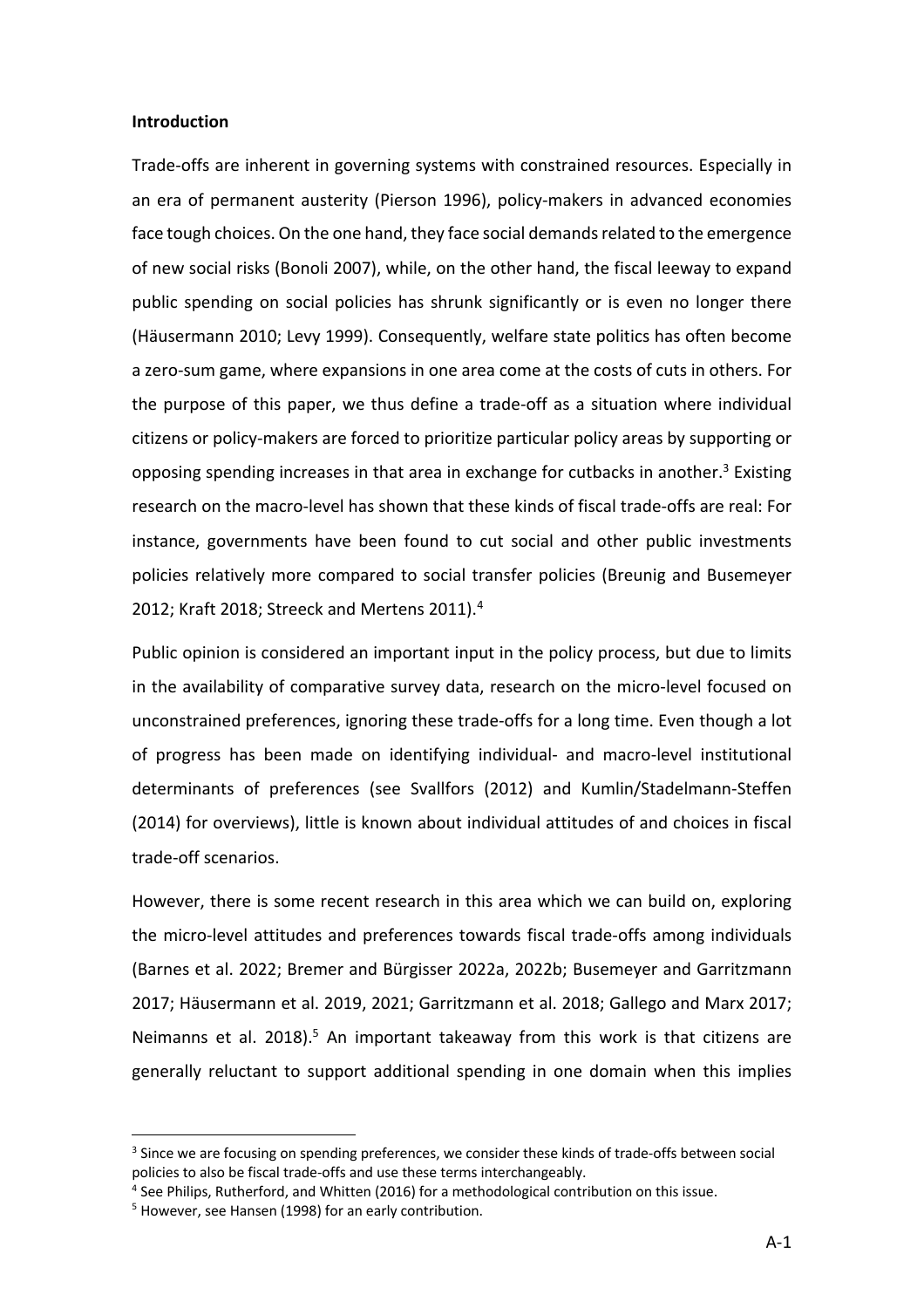cutbacks in other parts of the welfare state. A second important finding is that the explanatory power of indicators related to narrowly defined material self-interest tends to increase in constrained/trade-off scenarios, while other indicators such as ideology tend to matter less.

This paper connects and contributes to the literature on public opinion towards policy trade-offs. Rather than focusing on partisan ideology or material self-interest as previous studies have done, we study whether and to what extent predispositions about the size of the public sector and the role of the welfare state therein are associated with attitudes towards trade-offs – we refer to these predispositions as fiscal preferences. This research focus is motivated by a puzzling observation that arises from the literature on the social investment state as a new and rising paradigm of welfare state policymaking (Busemeyer et al. 2018; Hemerijck 2013, 2018; Morel et al. 2012; Neimanns et al. 2018). 6

This literature finds that social investment policies, in particular investing in education and skills, are highly popular across the board, but still, the politics associated with the recalibration of the welfare state often resemble a "political uphill battle" (Hemerijck 2018).<sup>7</sup> Our paper provides a partial answer to the puzzle of why social investment reforms are difficult to implement: Apart from general fiscal constraints on social policy reform on the macro-level (which we do not explore here), we find that support for social investment policies is particularly low among the traditional supporting coalitions of the welfare state if these investments go along with cutbacks in social transfer programmes. In contrast, support for social-investment promoting recalibration of the welfare state is higher among those that are generally sceptical about the welfare state. This constitutes a dilemma for policy-makers keen on promoting social investment reforms as they tend to come from mainstream left parties: In order to promote social investment, they either have to convince the traditional welfare state supporting

 $6$  Following Garritzmann et al. (2017: 37), we define social investment policies as policies that aim "to create, mobilise, and preserve skills/human capital/capabilities".

 $<sup>7</sup>$  In this "battle", proponents of expanding the social investment components of the welfare are often</sup> pitted against supporters of more traditional types of social policies, which are often called compensatory or social transfer policies. The former focus on, for example, education, skills, labour market policies and childcare, whereas the latter refer to programmes such unemployment benefits, social assistance, pensions and sick pay.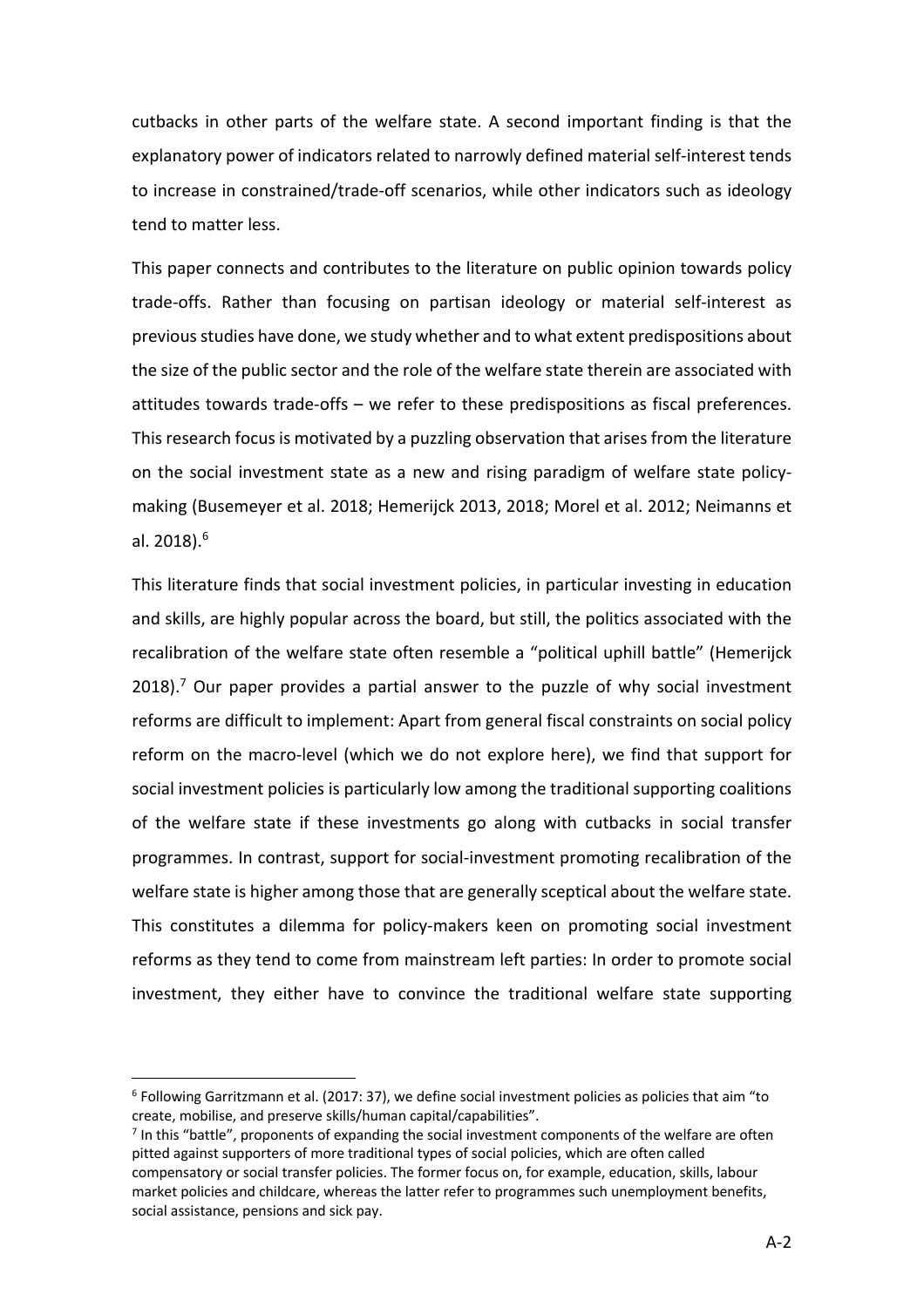coalitions to accept hard trade-offs or they need to appeal to welfare state sceptics that are usually not part of their electoral constituency.

To empirically verify this claim, we use a novel and unique dataset from the INVEDUC ("Investing in Education in Europe") project, which provides survey data from eight Western European countries on individual preferences regarding trade-offs within the welfare state as well as fiscal policy preferences (see Busemeyer et al. 2018 for a general overview). Following a brief presentation of our theoretical framework in the subsequent section, we identify five distinct "fiscal policy types", which are characterised and defined by different degrees of support for the welfare state relative to other areas of public spending. Further, we study to what extent these fiscal policy types are related to support for different kinds of trade-offs within the welfare state.

#### **Theoretical framework**

#### *Fiscal preferences and support for the welfare state: A two-dimensional view*

Scholarship on individual and institutional determinants of citizens' attitudes and preferences on the welfare state has grown significantly in recent years, thanks to the availability of high-quality comparative survey data. Studies have shown that material self-interest in terms of income, labour market status and risk, age or educational background can largely account for variation in individual-level attitudes and preferences (for a few examples from this tradition, see e.g. Beramendi and Rehm 2016; Busemeyer et al. 2009; Cusack et al. 2006; Iversen and Soskice 2001; Papadakis and Bean 1993; Svallfors 2004; Rehm 2016; Neimanns 2021). Furthermore, norms and ideological predispositions are also correlated with welfare state attitudes (Dimick et al. 2018; Feldman and Zaller 1992; Jost et al. 2009; Kangas 2003). Finally, recently, scholars have paid more attention to the role of policies and institutions that set in motion complex processes of policy feedback between the macro and the micro levels (Busemeyer et al. 2021; Gingrich and Ansell 2012; Jacobs and Weaver 2015; Kumlin and Stadelmann-Steffen 2014; Pierson 1993).

What is missing in this literature so far, however, is an analysis of how general fiscal policy preferences might be connected to social policy attitudes. To some extent, this research gap is easy to explain for two reasons. First, it is a common assumption (which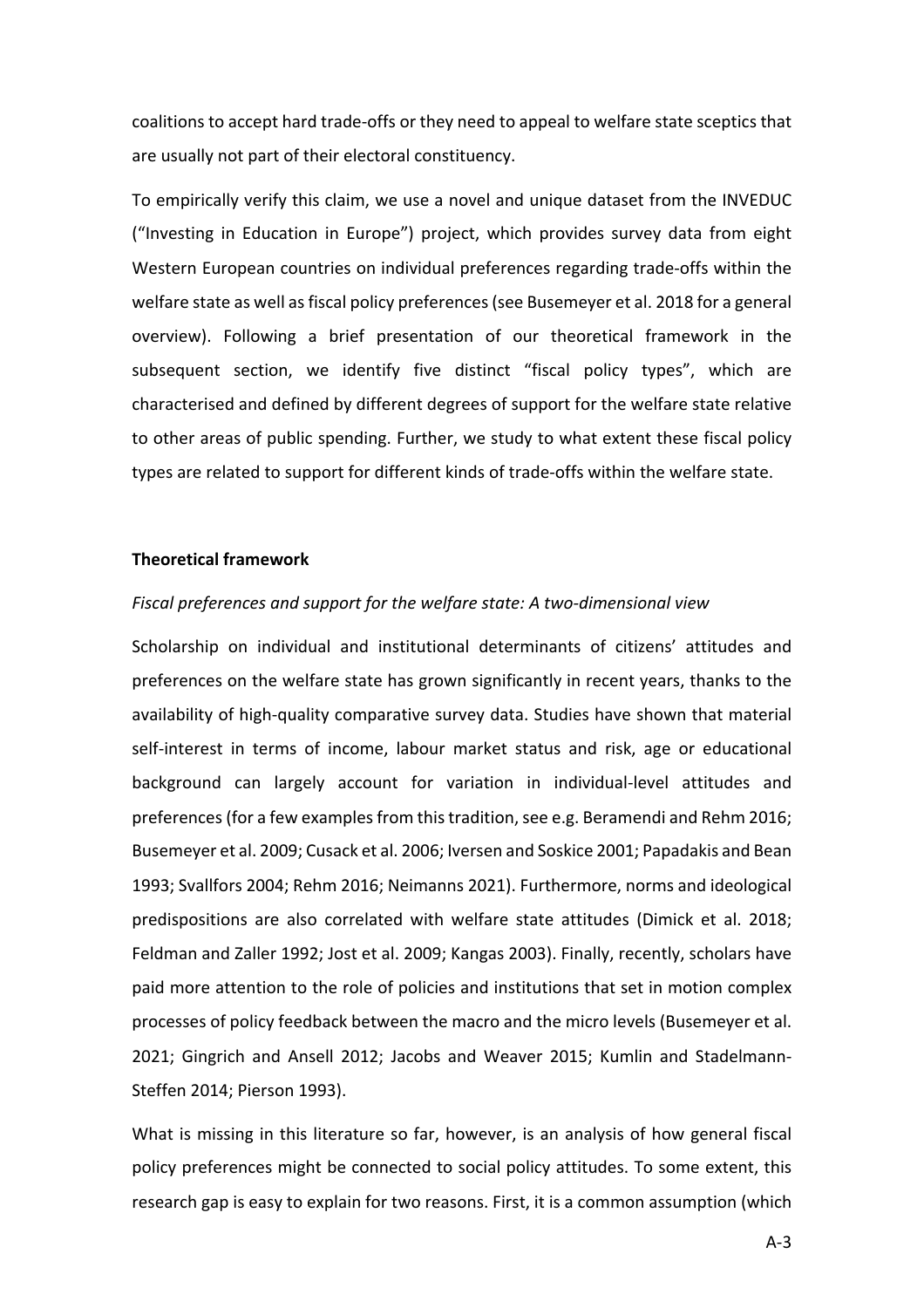is also supported empirically) that support for different kinds of social policies tends to be correlated with overall support for the welfare state and the public sector. Furthermore, there are obvious concerns related to endogeneity in this respect: General support for a larger public sector and the welfare state could drive support for individual policies, and vice versa. Given this close link between fiscal policy and social policy preferences, scholars have generally abstained from developing theoretical accounts regarding the potential relationship between the two. Second, on a more empirical level, conventional surveys of public opinion usually do not contain detailed questions on fiscal policy preferences, although there is important variation in attitudes across different dimensions of fiscal policy as we explain further below.

At a second glance, the relationship between fiscal policy preferences and support for particular social policies is not that obvious. Is it really the case that individuals who are generally in favour of expanding the size of the public sector equally support the expansion of social policies across the board or do they prioritise some areas over others? And what about individuals that are in favour of cutting back the welfare state, but are satisfied with the overall size of the public sector because they support spending in other domains beyond the welfare state – which social policies would they cut back first?

In short, we posit that there is a lot of variation in fiscal policy preferences that remains hidden if one only looks at the general support for or opposition to the welfare state. Conceptually, we distinguish between two dimensions: The first dimension refers to preferences regarding the overall *size* of the public sector, i.e. the amount of tax revenue and overall public spending relative to the national economic output. The second dimension captures preferences about the *distribution* of taxes and spending across the different sub-sectors of the public sector. As data from the OECD shows (Appendix A), the welfare state – in particular, if it is broadly defined to include social protection, education, and health – covers the bulk of public spending. However, across OECD countries, a good third of public spending is devoted to other sectors, such as defence, environmental issues, or law and order policies. As has already been pointed out by Castles (2007), these other domains of public spending often get neglected in scholarly research.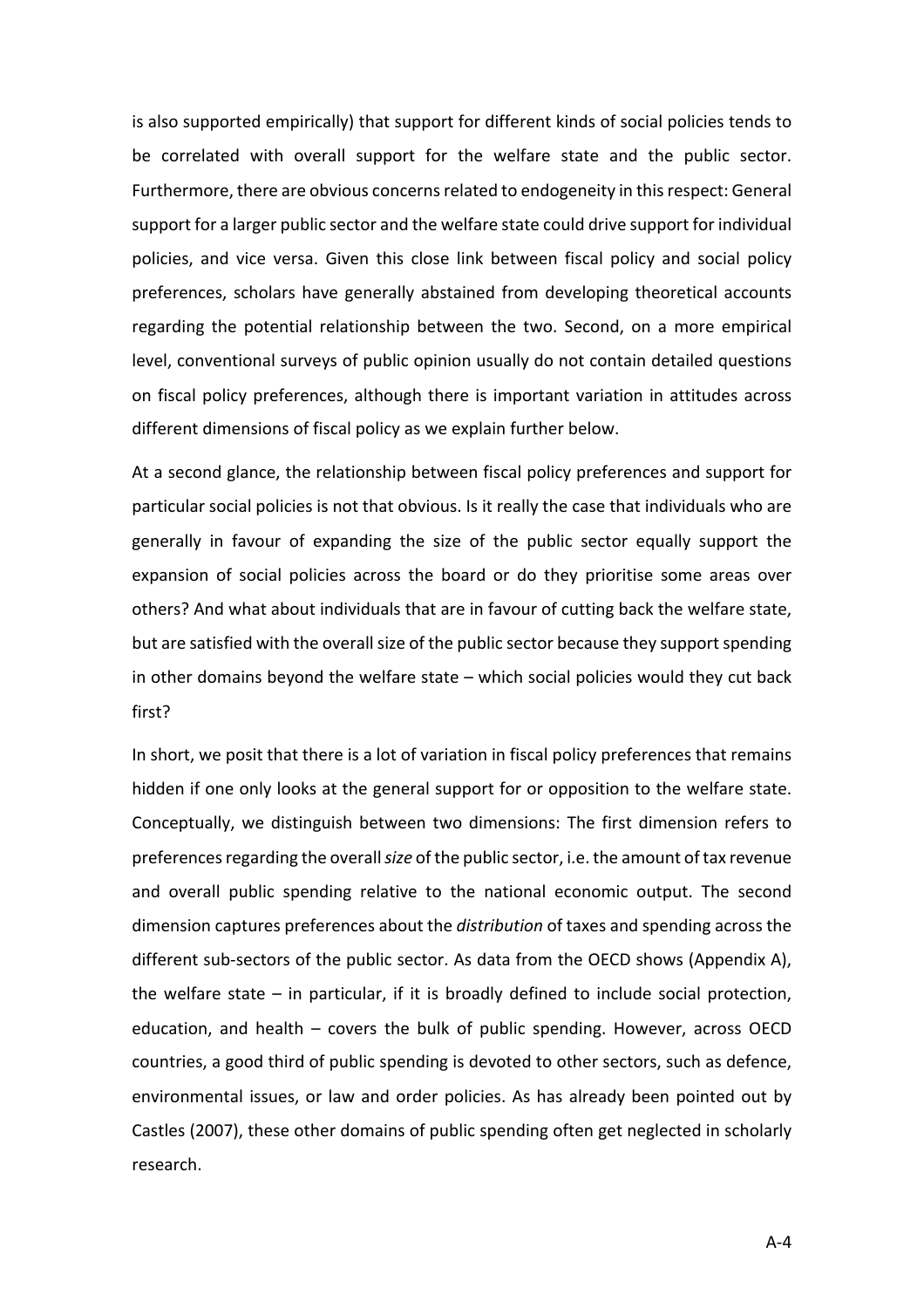In line with this idea, we argue that one cannot simply assume ex ante that a general inclination to support a larger public sector is automatically associated with higher support for a larger share of spending devoted to the welfare state (as part of the public sector). It might well be possible that individuals supporting a larger public sector would rather like to see more spending on defence or law and order policies than a further expansion of the welfare state. Vice versa, someone who is generally in favour of a smaller public sector might be in favour of cutting back other parts of spending (such as defence) but maintaining the current size of the welfare state. Eventually, it is an empirical question if preferences for the *size* of the public sector are correlated with preferences regarding the *distribution* of spending within this public sector. Conceptually, these are distinct dimensions. Below, we will show that there is also some empirical evidence that they are not as tightly correlated as often assumed.

|                                   |                                     | Size of public sector                                                                      |                                                                        |                                                                                       |  |  |  |  |
|-----------------------------------|-------------------------------------|--------------------------------------------------------------------------------------------|------------------------------------------------------------------------|---------------------------------------------------------------------------------------|--|--|--|--|
|                                   |                                     | Larger public sector                                                                       | Keep as is                                                             | Smaller public sector                                                                 |  |  |  |  |
| Distribution within public sector | More resources<br>to social policy  | <b>Public spending</b><br>enthusiasts: overall<br>expansion by increasing<br>taxes or debt | Welfare state fans: re-allocate<br>resources to increase soc. spending |                                                                                       |  |  |  |  |
|                                   | Keep as is                          | <b>Status quo lovers:</b> maintain the current spending on soc.<br>benefits and services   |                                                                        |                                                                                       |  |  |  |  |
|                                   | Fewer resources<br>to social policy | Welfare state critics: re-allocate<br>resources to decrease soc. spending                  |                                                                        | <b>Public spending</b><br>sceptics: overall<br>retrenchment to<br>lower taxes or debt |  |  |  |  |

**Table 1**: A five-fold categorization of fiscal and social preferences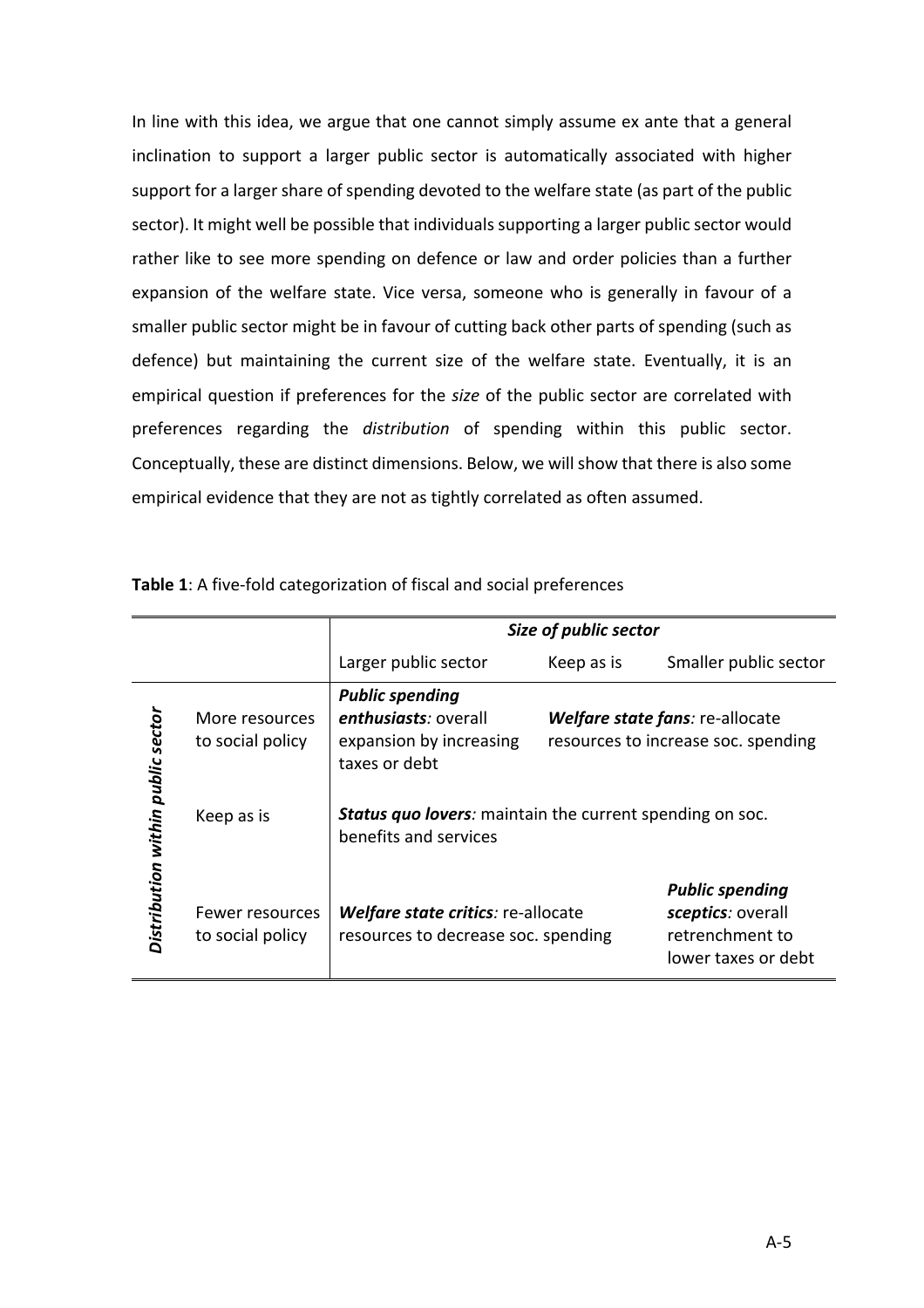In order to transform these general ideas into testable hypotheses, we propose a simple conceptual framework of fiscal policy types (Table 1), defined by the two underlying dimensions discussed above. In principle, the framework has nine cells, defined by three categories in the two dimensions each (more, the same, less overall spending plus more, the same or less focus on social policy). In practice, the number of cells is reduced because of particular constraints in the operationalization due to the construction of the survey questions used in the analyses (see below for details) as well as theoretical considerations regarding the meaningfulness of certain combinations. Hence, mapping out the different combinations of fiscal policy preferences yields five "fiscal policy types":

- 1. A group of citizens might be both willing to increase the *size* of the public sector as well as devote more resources to the welfare state. This type refers to *public spending enthusiasts*: they are in favour of expanding the size of the public budget by increasing taxes and/or debt to finance additional welfare state spending.
- 2. A second possible combination is that of support for additional social spending while keeping the overall size of the public budget constant. This group of *welfare state fans* is willing to support cutbacks in other parts of the public sector in order to finance more social spending, which is an important difference to the *public spending enthusiasts*. Due to the limitations of our data, we cannot distinguish further between those who would prefer to maintain the size of the public sector and those who would be willing to reduce the overall size of the public sector while still devoting more resources to social policy, relatively speaking. Hence, this group covers two cells in Table 1.
- 3. A third group is satisfied with the current status quo in terms of social spending and, by implication, the overall size of government spending. These are the *status quo lovers* who neither support expansion nor cutbacks in public or social spending. Empirically, it is well-known that the group of *status quo lovers* is sizable in most countries, although it remains a matter of debate to what extent the strong support for the status quo expressed in public opinion surveys is a genuine measure of spending support or rather a methodological artefact (Goerres and Prinzen 2012).

A-6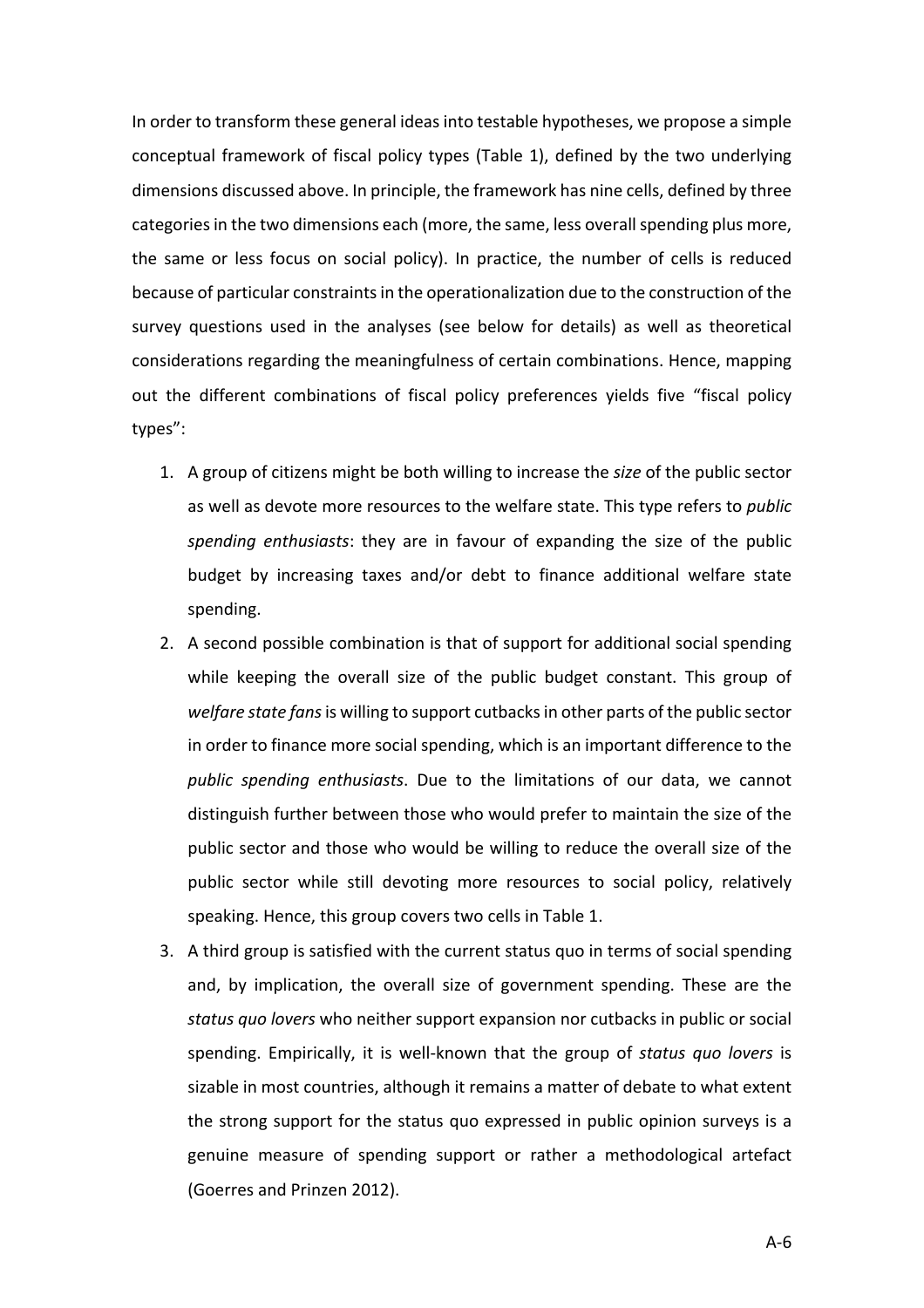- 4. The group of *welfare state critics* prefers to devote fewer resources to social policy and to spend more on other areas of government activity (such as defence, law and order, industrial policy, etc.). Again, our data does not allow us to further distinguish between individuals within this group who would like the overall size of the public sector to stay constant and those whose support for spending in other domains is so significant that it would imply an expansion of the public sector despite supporting cuts in social policy spending.
- 5. A fifth group are citizens that support the retrenchment of the welfare state as well as a reduction in public spending in general. We call this group the *public spending sceptics*. Empirically, we expect this group to be small in size since, at least in Western Europe, the welfare state and the public sector, in general, represents a significant share of economic activity. It has created a sizable clientele that depends on the continued existence of welfare state and public sector programmes and opposes retrenchment (Brooks and Manza 2007; Pierson 1993).

In the empirical analysis below, we demonstrate the usefulness of this simple framework by highlighting the fact that there is meaningful variation in preferences across the different fiscal policy types. Furthermore, we engage in a short, rather exploratory analysis of the micro-level determinants of fiscal policy types, which shows that these are *not*strongly related to other indicators of material self-interest, providing some indicative evidence that they are not simply endogenous or covariates of other independent variables.

### *Fiscal policy types and social policy trade-offs*

Next, we move on from general fiscal policy preferences to attitudes towards fiscal trade-offs, our dependent variable. We build on a burgeoning literature that highlights the importance of fiscal and social policy trade-offs, analysing public opinion with innovative survey questions (Barnes et al. 2022; Bremer and Bürgisser 2022a, 2022b; Busemeyer and Garritzmann 2017; Häusermann et al. 2019, 2021; Garritzmann et al. 2018; Gallego and Marx 2017; Neimanns et al. 2018). In other more commonly available research designs and surveys that do not focus on trade-offs, it is hardly possible to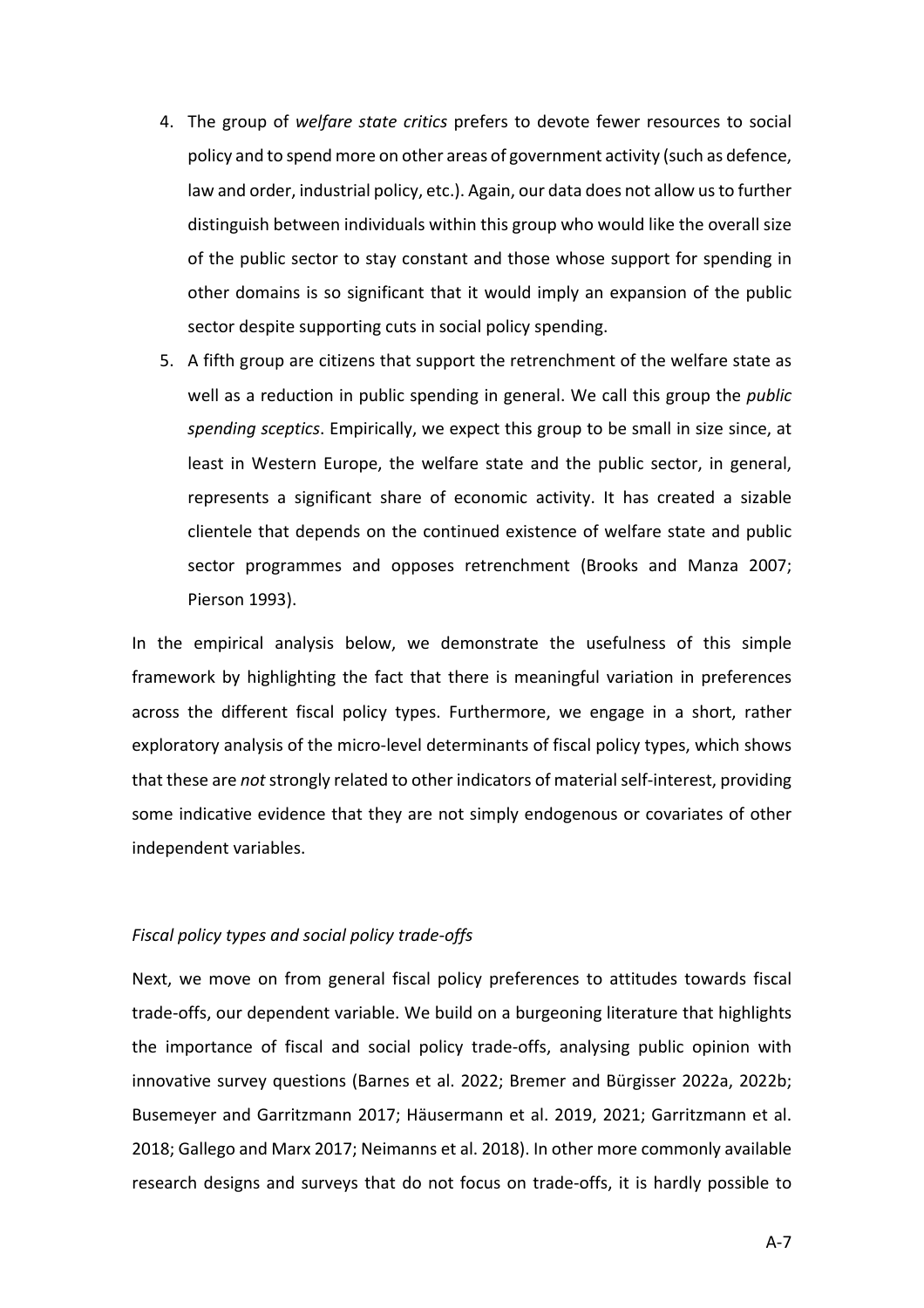provide a more fine-grained analysis of the different dimensions of fiscal and social policy preferences due to the endogeneity concerns discussed above. This is different for detailed and hypothetical trade-off scenarios: it is unlikely that preferences about these trade-offs would influence the general predispositions of individuals towards the size of the public sector and the distribution of spending within it. Rather, it is plausible to assume that these general predispositions will determine attitudes towards specific trade-offs once they are activated and primed in surveys. Thus, our research design assumes (plausibly, we would argue) that general fiscal policy preferences are causally prior to attitudes towards particular trade-offs. Still, we do not claim to identify causal effects in the strict sense here, since the experimental part of the survey below does not involve an experimental manipulation of fiscal policy preferences, which are based on observational survey data.

Furthermore, from the perspective of welfare state research, our analysis aims at providing a partial answer to the puzzling observation that the recalibration of welfare states is politically challenging even though these kinds of policies are generally highly popular. It is well-known that another partial answer to this puzzle is given by the simple fact that policy-makers are constrained by fiscal austerity pressures in many countries. In this paper, we rather probe whether there are deeper attitudinal patterns that explain why the political support for the social investment welfare state is actually not as high as it seems on the level of individual attitudes. Regarding the dependent variable, we, therefore, focus on support for social investment policies, traded off against cutbacks in the more traditional parts of the welfare state, i.e. social protection for the elderly and the unemployed (more details on the operationalization are provided below).

Our central hypothesis is that general fiscal policy preferences regarding the size of the public sector and the distribution of public spending will be systematically associated with attitudes towards trade-offs. *Public spending enthusiasts* who support both a larger public sector as well as more spending on the welfare state within the public sector, are most likely to be opposed to spending increases in one domain in exchange for cutbacks in other parts of the welfare state. Since they would like to see additional spending on all types of social programmes (social investment as well as social protection), they are likely to respond negatively to questions that force them to prioritise between different policies.

A-8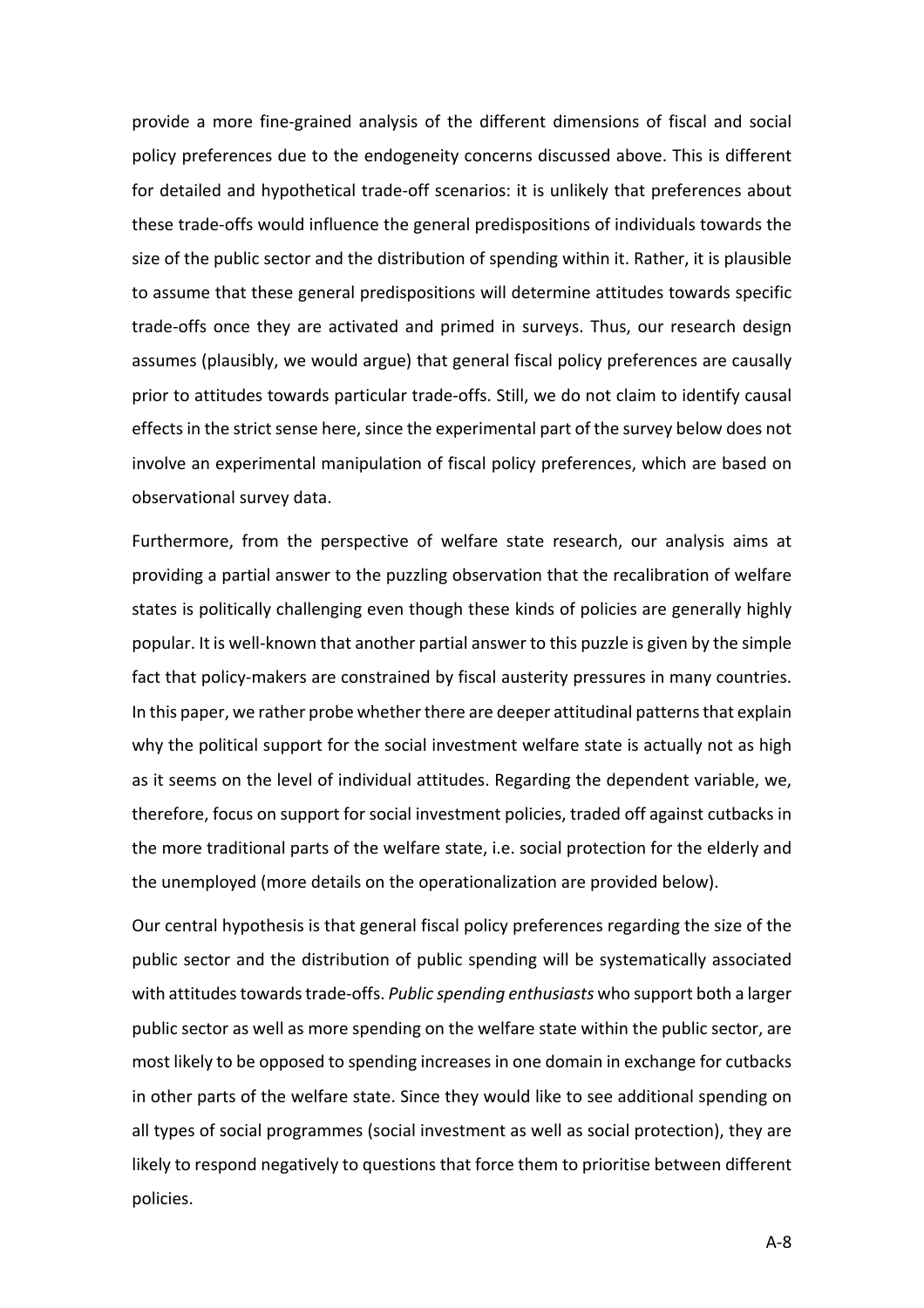*Welfare state fans,* in turn, who are in favour of a larger welfare state, but would not necessarily expand the overall size of the public sector, should be more in favour of expanding social investment policies, as they respond to newly emerging social risks such as single parenthood, having low skills, or long-term unemployment. However, they are typically also part of the supporting coalition of the traditional welfare state. Hence, they are likely to be particularly cross-pressured and therefore indifferent when forced to choose between different social policies.

In contrast, *welfare state critics* who generally support generous public spending, but would like to see a redistribution of spending resources away from the welfare state to other domains should be less reluctant to support trade-offs. Given that other forms of public spending are typically less redistributive than social spending and that, in turn, social investment policies are also likely to be considered less redistributive than social transfers, welfare state critics should be more supportive of expanding investment spending even if it means cutting back other social policy programmes, in particular if the latter are targeted at groups that are generally regarded as less deserving (see below).

Finally, it is more difficult to formulate concrete expectations for *public spending sceptics* who would like to shrink the overall size of the public sector. Ex ante, it is not obvious how these individuals would respond to forced questions about spending *increases* when in fact they would rather favour retrenchment. We hypothesize that, mirroring the preferences of public spending enthusiasts, the sceptics should be more in favour of spending increases on education and social investment, because these are believed to be less redistributive and to contribute to the further development and growth of the economy, i.e. goals that benefit society as a whole rather than particular target groups of welfare state benefits.

As a subsidiary hypothesis to our expectations sketched out in the previous paragraphs, we posit that there are likely differences in attitudes towards different kinds of tradeoffs, depending on whether the expected cutbacks are supposed to affect more or less deserving groups. Broadly speaking, the literature on "deservingness" (e.g. Kangas 2003; van Oorschot 2006; van Oorschot and Meulemann 2014; Jensen and Petersen 2017) has demonstrated that citizens regard particular groups of welfare state beneficiaries as more or less "deserving" of support from the welfare state, depending on, for instance,

A-9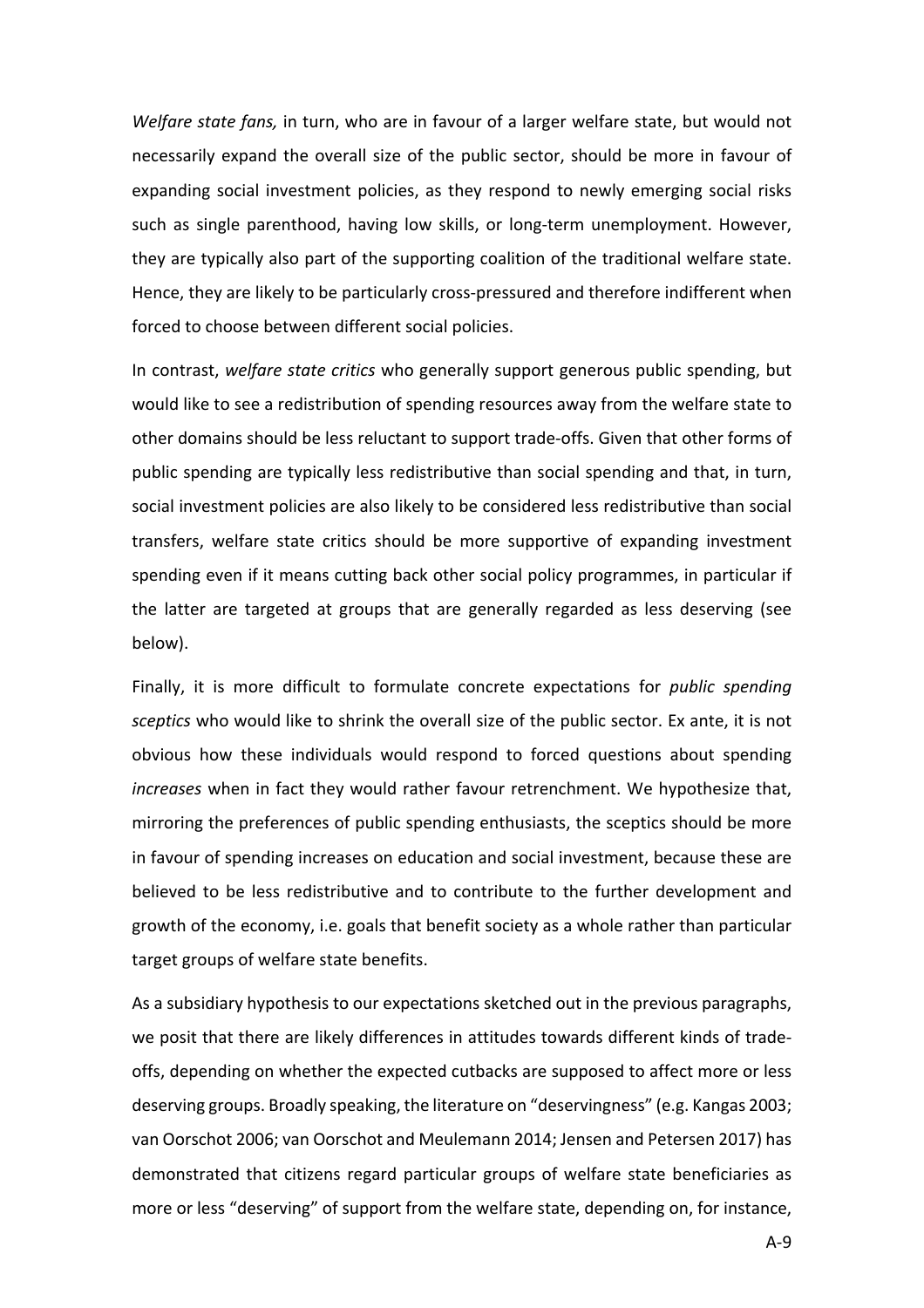whether potential beneficiaries are in control over their "neediness", the degree of need, whether recipients share an identity with those that are expected to finance the welfare state, whether potential recipients have the right "attitude", or whether there is some sense of mutual reciprocity. A limitation of the literature on "deservingness" is that it remains somewhat ambivalent regarding the underlying mechanisms that shape deservingness perceptions. On the one hand, the theory implies that normative considerations are central here. On the other hand, however, it could also simply be the case that deservingness perceptions reflect the "size" of particular welfare state constituencies and thereby the likelihood that individuals might require welfare state support at some point in their life. We cannot fully resolve this ambiguity here but recognize it as a limitation.

Van Oorschot (2006) has identified a common pattern of deservingness perceptions across countries, according to which pensioners are typically regarded as more deserving of welfare state benefits compared to the unemployed. This is because pensioners have "earned" their right to redeem a pension through hard work throughout their lifetime so that there is a high degree of reciprocity as well as a shared identity between the working population (i.e. future pensioners) and pensioners. In contrast, the unemployed tend to be regarded as less deserving since they are believed to be in control of their need – they could "simply" get a job, and there is less of a shared identity between the economically secure middle classes and the unemployed. We expect that the notion of deservingness helps to explain variation in support across trade-off scenarios, i.e. individuals are expected to be more supportive of spending increases on social investment policies that go along with cutbacks in benefits for the unemployed rather than for pensioners. We expect this pattern to be more pronounced for those that are already quite sceptical of the welfare state and a large public sector.

As a final remark, we refrain from developing a special hypothesis on the *status quo lovers* since we treat them as the reference group in the empirical analysis below. Moreover, we do not develop hypotheses regarding variation across countries. Even though the survey we use covers eight countries, the survey respondents are assigned to four different treatment groups in each case, so that the number of observations per group per country is too small to derive reliable estimates. Instead, we regard our respondents as a stratified sample of the universe of the Western European population.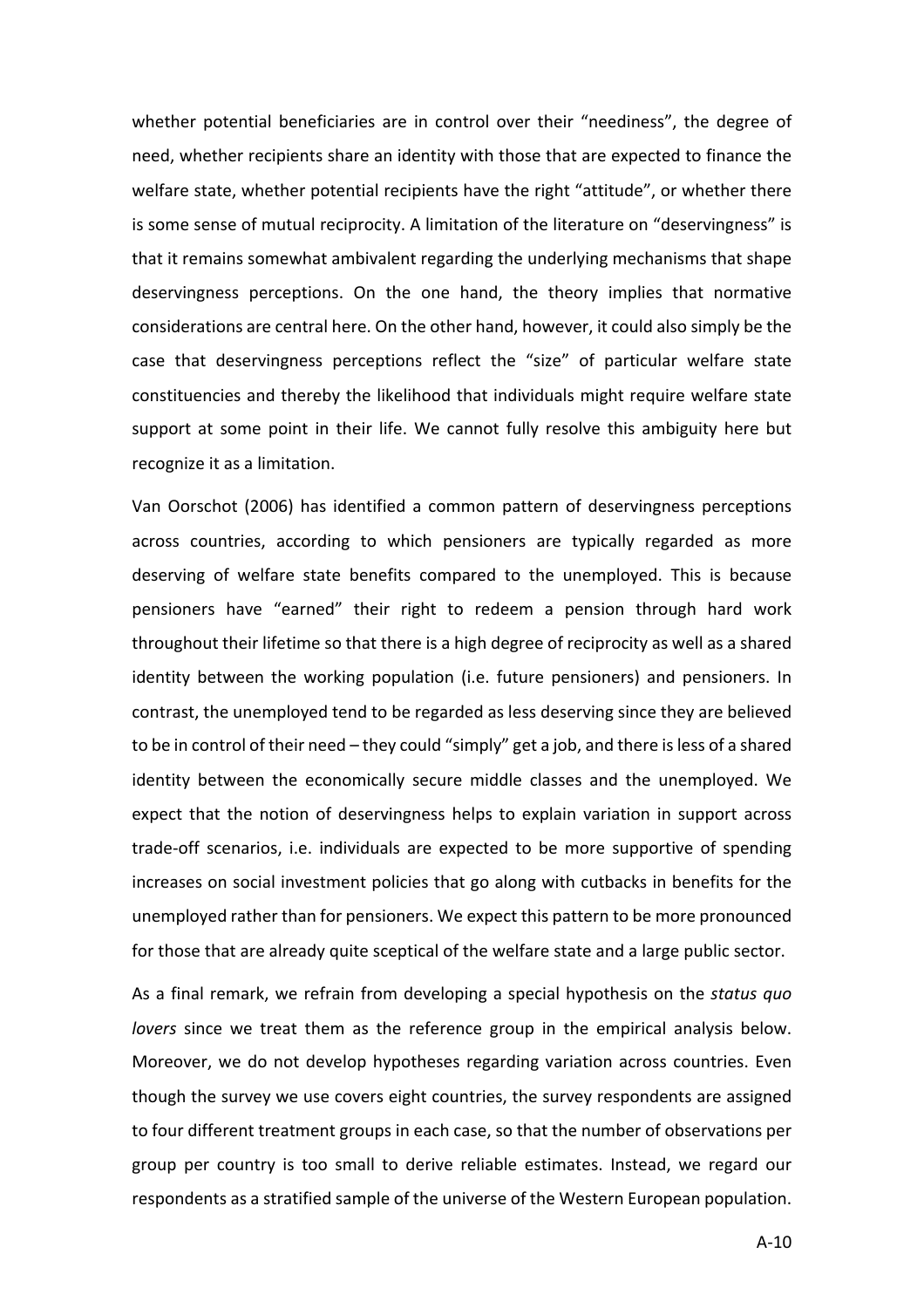#### **Empirical analysis**

To analyse whether and how fiscal preferences influence attitudes towards the welfare state, we use data from the project "Investing in Education in Europe" (INVEDUC). Existing cross-national surveys such as the European Social Survey (ESS) or the International Social Survey Program (ISSP) generally do not include questions about both fiscal and social policies. Consequently, we use the INVEDUC survey, which was fielded in eight Western European countries in April and May 2014. $8$  In each country, 1,000 to 1,500 respondents were randomly drawn from the population and interviewed by phone. The total number of observations was 8,905 (see Busemeyer et al. (2018) for more details) and the summary statistics of our data are shown in Appendix B.

#### *Predicting fiscal policy types by socio-demographic characteristics*

The survey mostly included questions about education policies, but it also included questions about fiscal and social policy trade-offs. Table 2 shows the operationalization of all variables from the survey used here. In order to measure fiscal policy preferences, we use three questions about attitudes towards fiscal policies to construct the five types as outlined above. Respondents were first asked the following filter question: "*Should the government spend much more, more, the same, spend less or much less on social benefits and social services?"* Respondents who chose the category "the same" were coded as *status quo lovers*. When responding "more" or "much more", respondents were asked a follow-up question: "*How do you think additional social spending should be financed?"* Respondents who indicated that the government should spend (much) less were subsequently asked: "*What should the government do with the resources made available?"* The options for both follow-up questions included changes in taxes, public debt, and other areas of public spending. Respondents supporting (much) more social spending and indicating that this additional spending should be financed by tax or debt increases were coded as *public spending enthusiasts*, whereas those that prefer to "cut back other areas of spending" were coded as *welfare state fans*. Analogously, those

<sup>8</sup> The countries include Denmark, France, Germany, Ireland, Italy, Spain, Sweden, and the UK.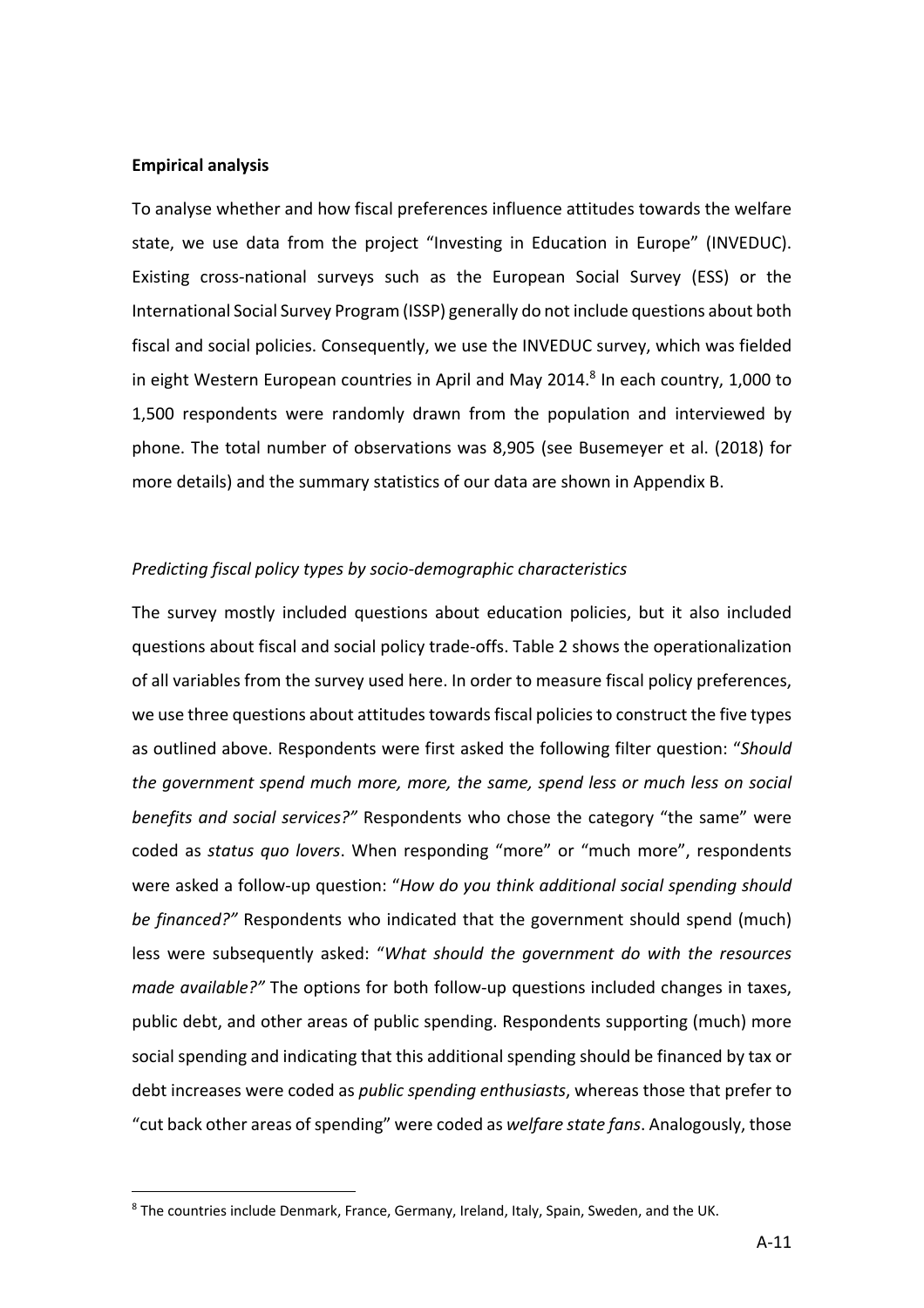who wanted (much) less spending in principle were divided into *welfare state critics* (when indicating that spending decreases on social policy should go along with spending increases "in other areas of public spending") and *public spending sceptics* (when stating that decreasing social spending should be associated with decreasing taxes and public debt).

The distribution of respondents across these categories in all countries is plotted in Figure 1. <sup>9</sup> It shows that the largest group of respondents are *status quo lovers*, preferring to keep spending levels as they are. The second-largest group, about a third of all respondents, are the *welfare state fans*, supporting a greater focus on social spending while keeping the overall balance of government spending constant. These respondents hence support a recalibration of government spending towards more social spending and less spending in other areas such as defence, police, or the environment. About 13% can be identified as *public spending enthusiasts* who do not mind increasing social spending via higher taxes and debt. Even though there are fewer respondents who generally favour cutbacks in social spending, about 12% of respondents make up the group of *welfare state critics* that support cutbacks in social spending while keeping public spending on other domains constant. Only 5% are fully-fledged *public spending sceptics* that demand general retrenchment of public and social spending.



<sup>&</sup>lt;sup>9</sup> The distribution of the different fiscal types in the eight countries is shown in Figure A.2 in Appendix D.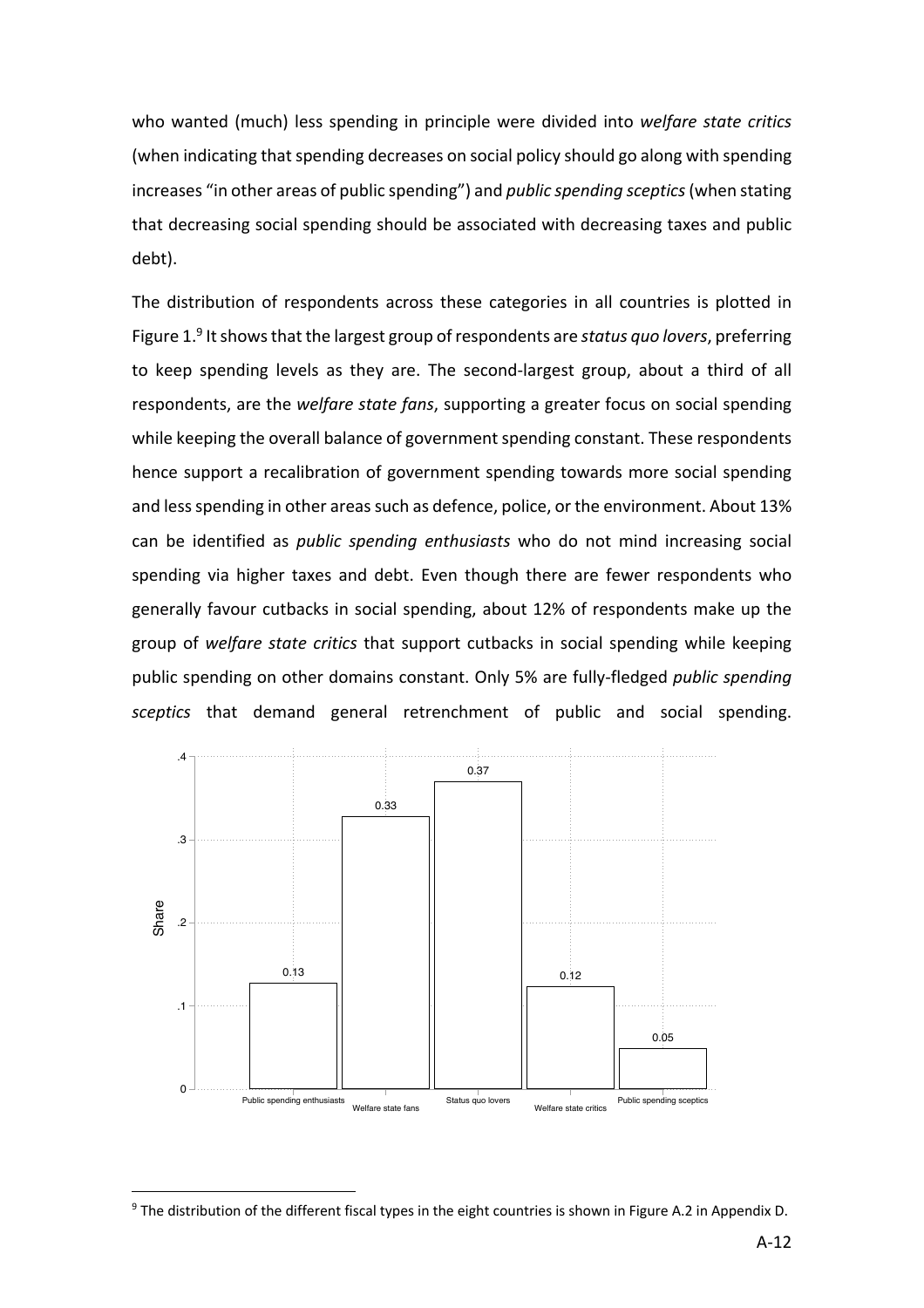# **Figure 1**: Distribution of the different fiscal types in all countries (pooled)

Note: The figure shows the share of respondents classified according to the framework shown in Table 1.

|                               | Question-wording                                                                                                                                                                                                                                                                                                               | Measurement                                                                                                                                                                     |
|-------------------------------|--------------------------------------------------------------------------------------------------------------------------------------------------------------------------------------------------------------------------------------------------------------------------------------------------------------------------------|---------------------------------------------------------------------------------------------------------------------------------------------------------------------------------|
| Fiscal type                   | "Should the government spend more<br>or less on social benefits and social<br>services?"<br>Follow-up questions:<br>"How do you think additional social<br>spending should be financed?" OR<br>"What should the government do<br>with the resources made available?"                                                           | Categorical variable coded as shown in<br>Table 1: Public spending enthusiasts;<br>public spending sceptics; status quo<br>lovers; welfare state fans; welfare<br>state critics |
| Education vs.<br>unemployment | Imagine the [COUNTRY] government<br>plans to increase spending on<br>education by 10% and wants to<br>finance this by cutting the benefits for trade-off; 2= opposition to trade-off<br>the unemployed. Would<br>you                                                                                                           | Categorical variable: $1 =$ support for                                                                                                                                         |
| Education vs. pensions        | Imagine the [COUNTRY] government<br>plans to increase spending on<br>education by 10% and wants to<br>finance this by cutting old-age<br>pensions. Would you                                                                                                                                                                   | Categorical variable: $1 =$ support for<br>trade-off; 2= opposition to trade-off                                                                                                |
| Families vs.<br>unemployment  | Imagine the government plans to<br>enact reforms involving a 10% increase<br>in the budget for financial support and<br>public services for families with young<br>children; and wants to finance this by<br>cutting the benefits for the<br>unemployed.                                                                       | Categorical variable: 1 = support for<br>trade-off; 2= opposition to trade-off                                                                                                  |
| Families vs. pensions         | Imagine the government plans to<br>enact reforms involving a 10% increase<br>in the budget for financial support and Categorical variable: $1 =$ support for<br>public services for families with young trade-off, 2= opposition to trade-off<br>children; and wants to finance this by<br>cutting old-age pensions. Would you |                                                                                                                                                                                 |
| <b>Education level</b>        | What is your highest level of<br>education?                                                                                                                                                                                                                                                                                    | Numerical variable: 1 to 5                                                                                                                                                      |
| Household income              | What is your household's total net<br>income per month? Please include all<br>income after tax<br>and whether from employment,<br>benefits, investments or any other<br>source.                                                                                                                                                | Numerical variable: 1 to 5                                                                                                                                                      |
| Retired                       | What describes best your current<br>working status? (Retired)                                                                                                                                                                                                                                                                  | Binary variable: $1$ = retired; $0$ =<br>otherwise                                                                                                                              |
| Unemployed                    | What describes best your current<br>working status? (Unemployed)                                                                                                                                                                                                                                                               | Binary variable: $1 =$ unemployed; $0 =$<br>otherwise                                                                                                                           |
| Student                       | What describes best your current<br>working status? (Student, in school,<br>vocational training, apprenticeship or<br>trainee)                                                                                                                                                                                                 | Binary variable: $1 = student$ ; $0 =$<br>otherwise                                                                                                                             |

| Table 2: Operationalization of dependent and independent variables |  |
|--------------------------------------------------------------------|--|
|                                                                    |  |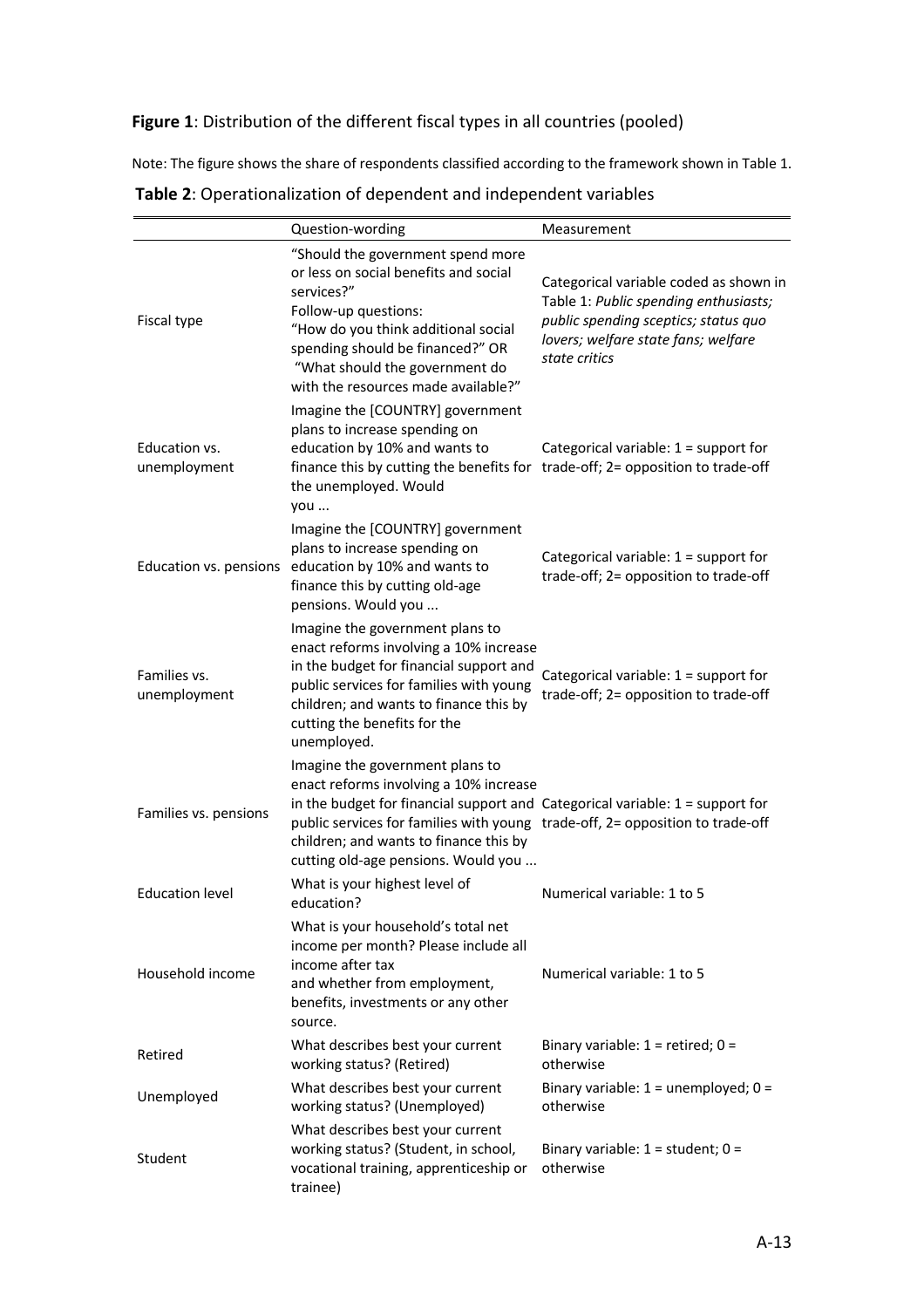| Age                       | When were you born?                                                                                                                                                | Numerical variable: 18 to 96                                                                               |
|---------------------------|--------------------------------------------------------------------------------------------------------------------------------------------------------------------|------------------------------------------------------------------------------------------------------------|
| Female                    | Gender of respondent                                                                                                                                               | Binary variable: $1 =$ female; $0 =$<br>otherwise                                                          |
| Small children            | How many children are living in your<br>household? And how many of those<br>are below the age of 10?                                                               | Binary variable: $1 = 1$ or more children<br>under the age of 10; $0 = no$ children<br>under the age of 10 |
| Union member              | Are you a member of a trade union?                                                                                                                                 | Binary variable: $1 =$ union member; $0 =$<br>otherwise                                                    |
| Left-right position       | In politics, people sometimes talk of<br>"left" and "right". Where would you<br>place yourself on this scale, where 0<br>means the left and 10 means the<br>right? | Numerical variable: $0 = left$ ; $10 = right$                                                              |
| Government<br>performance | How satisfied are you with the way<br>[COUNTRY] government is doing its<br>iob?                                                                                    | Categorical variable: $1$ = very satisfied,<br>$5 = not$ at all satisfied                                  |

Still, aggregate distributions hide a lot of variation at the individual level. Even though the main part of our analysis focuses on the association between fiscal policy types and attitudinal patterns for different kinds of social policy trade-offs, we perform a brief analysis of the determinants of fiscal policy types. We use multi-nominal logit regression models, which predict the probabilities of respondents falling into the different fiscal policy types as defined above, using the *status quo lovers* as the reference category. Our independent variables include education, income, labour market status, age, gender, union membership, and ideology. To control for possible clustering of observations at the country level, we use country-fixed effects and clustered standard errors.<sup>10</sup>

The results are shown in Table 3. By and large, we do not find any strong associations between individual socio-economic characteristics and fiscal policy types, as shown by model 1 (in the first four columns). The only significant exception here is individual income: respondents with a lower household income are more likely to be public spending enthusiasts or welfare state fans, while people with a higher income are more likely to be welfare state critics. Union members are more likely to be public spending enthusiasts, while women tend to be welfare state fans, which is in line with previous work in the literature. Apart from these results, however, we do not find any solid

 $10$  The results are robust to the use of weights provided in the survey to adjust for possible sampling biases (Table A.6, Appendix E). Using a Jackknife resampling approach shows that the results are not driven by observations from particular countries (Table A.7, Appendix E).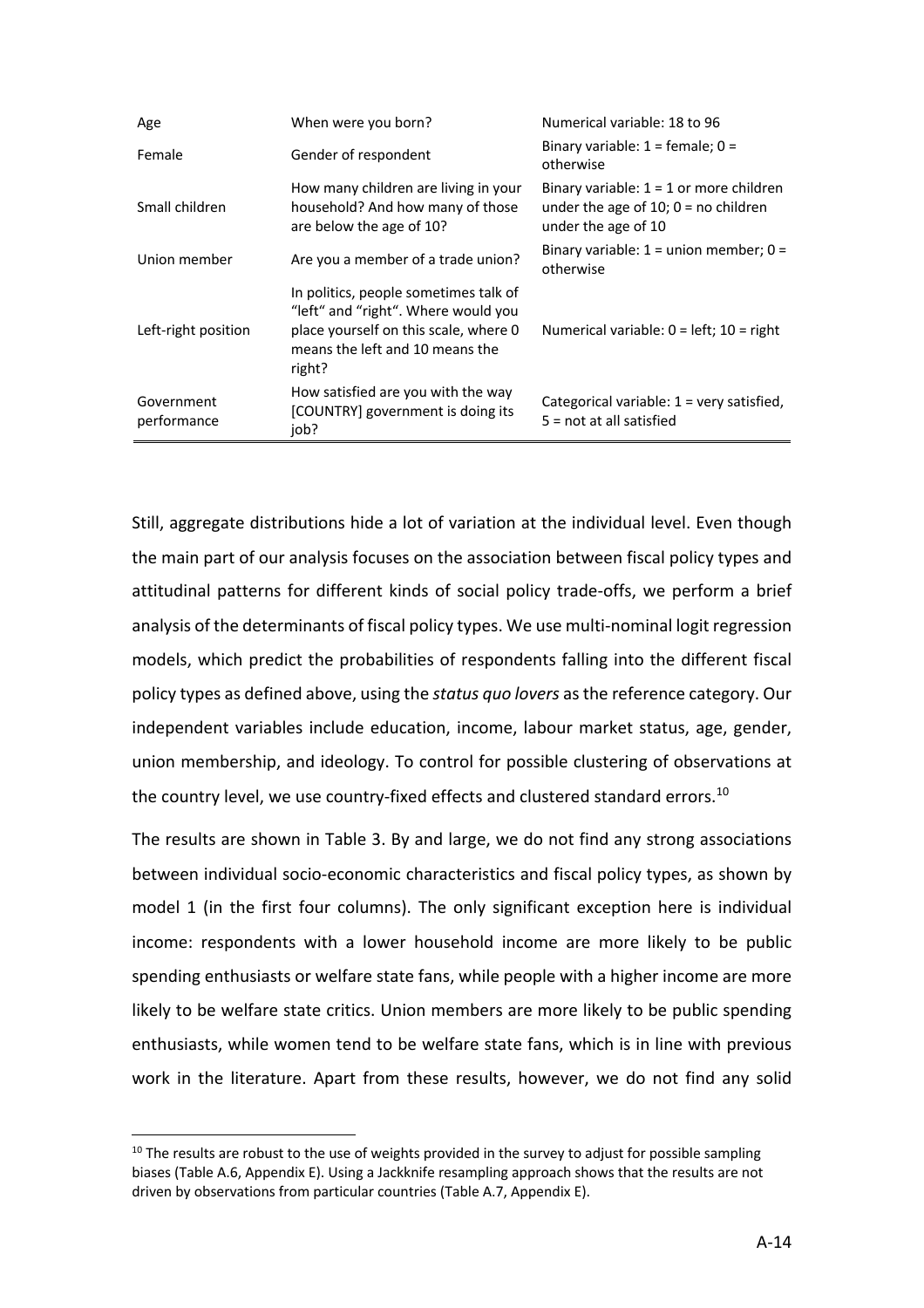evidence that fiscal policy types are determined by educational background, age, or labour market status. Hence, even though this is only indicative evidence, we are confident that our measure of fiscal policy taps into dimensions of individual-level attitudes that are not fully explained by socio-demographic characteristics.

|                           | Dependent variable: Fiscal type   |                        |                          |                                |                                   |                       |                          |                                |
|---------------------------|-----------------------------------|------------------------|--------------------------|--------------------------------|-----------------------------------|-----------------------|--------------------------|--------------------------------|
|                           | (1)                               |                        |                          |                                | (2)                               |                       |                          |                                |
|                           | Public<br>spending<br>enthusiasts | Welfares<br>state fans | Welfare<br>state critics | Public<br>spending<br>sceptics | Public<br>spending<br>enthusiasts | Welfare<br>state fans | Welfare<br>state critics | Public<br>spending<br>sceptics |
| <b>Education level</b>    | 0.0525                            | $-0.0471$              | $-0.0797$                | $-0.0568$                      | 0.0601                            | $-0.0410$             | $-0.0526$                | $-0.0224$                      |
|                           | (1.72)                            | $(-1.57)$              | $(-1.85)$                | $(-0.96)$                      | (1.87)                            | $(-1.26)$             | $(-1.19)$                | $(-0.41)$                      |
| Household inc.            | $-0.163***$                       | $-0.182***$            | $0.101**$                | $-0.0329$                      | $-0.111$                          | $-0.165***$           | $0.122***$               | $-0.0350$                      |
|                           | $(-3.32)$                         | $(-4.97)$              | (2.70)                   | $(-0.51)$                      | $(-1.95)$                         | $(-6.34)$             | (5.02)                   | $(-0.63)$                      |
| Retired=1                 | $-0.0301$                         | $-0.152$               | 0.119                    | 0.234                          | 0.0198                            | $-0.111$              | 0.134                    | 0.206                          |
|                           | $(-0.21)$                         | $(-1.76)$              | (0.66)                   | (0.92)                         | (0.15)                            | $(-1.74)$             | (0.69)                   | (0.89)                         |
| Unemployed=1              | $-0.101$                          | 0.193                  | $-0.195$                 | 0.0463                         | $-0.346*$                         | 0.159                 | $-0.0908$                | $-0.00345$                     |
|                           | $(-0.46)$                         | (1.64)                 | $(-0.82)$                | (0.22)                         | $(-2.19)$                         | (1.20)                | $(-0.38)$                | $(-0.01)$                      |
| Student=1                 | 0.275                             | $-0.323$               | 0.0188                   | $-0.872*$                      | 0.210                             | $-0.384$              | 0.128                    | $-0.872*$                      |
|                           | (0.82)                            | $(-1.78)$              | (0.06)                   | $(-2.11)$                      | (0.59)                            | $(-1.82)$             | (0.42)                   | $(-2.05)$                      |
| Age                       | 0.00538                           | $-0.00458$             | $-0.00391$               | $-0.0205*$                     | 0.00625                           | $-0.00480$            | $-0.00446$               | $-0.0227**$                    |
|                           | (1.38)                            | $(-1.39)$              | $(-0.63)$                | $(-2.40)$                      | (1.34)                            | $(-1.32)$             | $(-0.76)$                | $(-2.61)$                      |
| Female=1                  | $-0.0176$                         | $0.343***$             | $-0.0926$                | 0.171                          | $-0.0527$                         | $0.298***$            | $-0.119$                 | 0.150                          |
|                           | $(-0.25)$                         | (6.77)                 | $(-1.19)$                | (1.94)                         | $(-0.71)$                         | (4.51)                | $(-1.54)$                | (1.48)                         |
| Small children=1 -0.106   |                                   | $-0.107$               | 0.00807                  | $-0.189$                       | $-0.0636$                         | $-0.138$              | $-0.0595$                | $-0.203$                       |
|                           | $(-0.98)$                         | $(-1.14)$              | (0.14)                   | $(-1.47)$                      | $(-0.54)$                         | $(-1.43)$             | $(-0.59)$                | $(-1.61)$                      |
| Union memb.=1             | $0.482***$                        | 0.0266                 | $-0.189$                 | $-0.113$                       | $0.362**$                         | $-0.00682$            | $-0.141$                 | $-0.0827$                      |
|                           | (5.12)                            | (0.48)                 | $(-1.83)$                | $(-0.72)$                      | (3.01)                            | $(-0.11)$             | $(-1.36)$                | $(-0.52)$                      |
| Left-right<br>position    |                                   |                        |                          |                                | $-0.250***$                       | $-0.0818***$          | $0.172***$               | $0.103***$                     |
|                           |                                   |                        |                          |                                | $(-10.72)$                        | $(-3.64)$             | (7.76)                   | (4.41)                         |
| Government<br>performance |                                   |                        |                          |                                | $-0.404***$                       | $-0.299***$           | $-0.328*$                | $-0.313***$                    |
|                           |                                   |                        |                          |                                | $(-6.08)$                         | $(-5.75)$             | $(-2.52)$                | $(-4.64)$                      |
| Constant                  | $-1.650***$                       | 0.509                  | $-1.949***$              | $-1.562***$                    | 0.450                             | $1.750***$            | $-1.961***$              | $-1.118*$                      |
|                           | $(-6.28)$                         | (1.72)                 | $(-10.05)$               | $(-3.84)$                      | (1.59)                            | (4.82)                | $(-5.40)$                | $(-2.18)$                      |
| Observations              | 7366                              |                        |                          |                                | 6808                              |                       |                          |                                |
| R <sub>2</sub>            | 0.108                             |                        |                          |                                | 0.143                             |                       |                          |                                |
| <b>AIC</b>                | 18447.4                           |                        |                          |                                | 16437.9                           |                       |                          |                                |
| <b>BIC</b>                | 18495.8                           |                        |                          |                                | 16485.6                           |                       |                          |                                |

**Table 3**: Predicting fiscal type by different socio-economic characteristics and attitudes

*t* statistics in parentheses

\* p < 0.05, \*\* p <0.01, \*\*\* p <0.001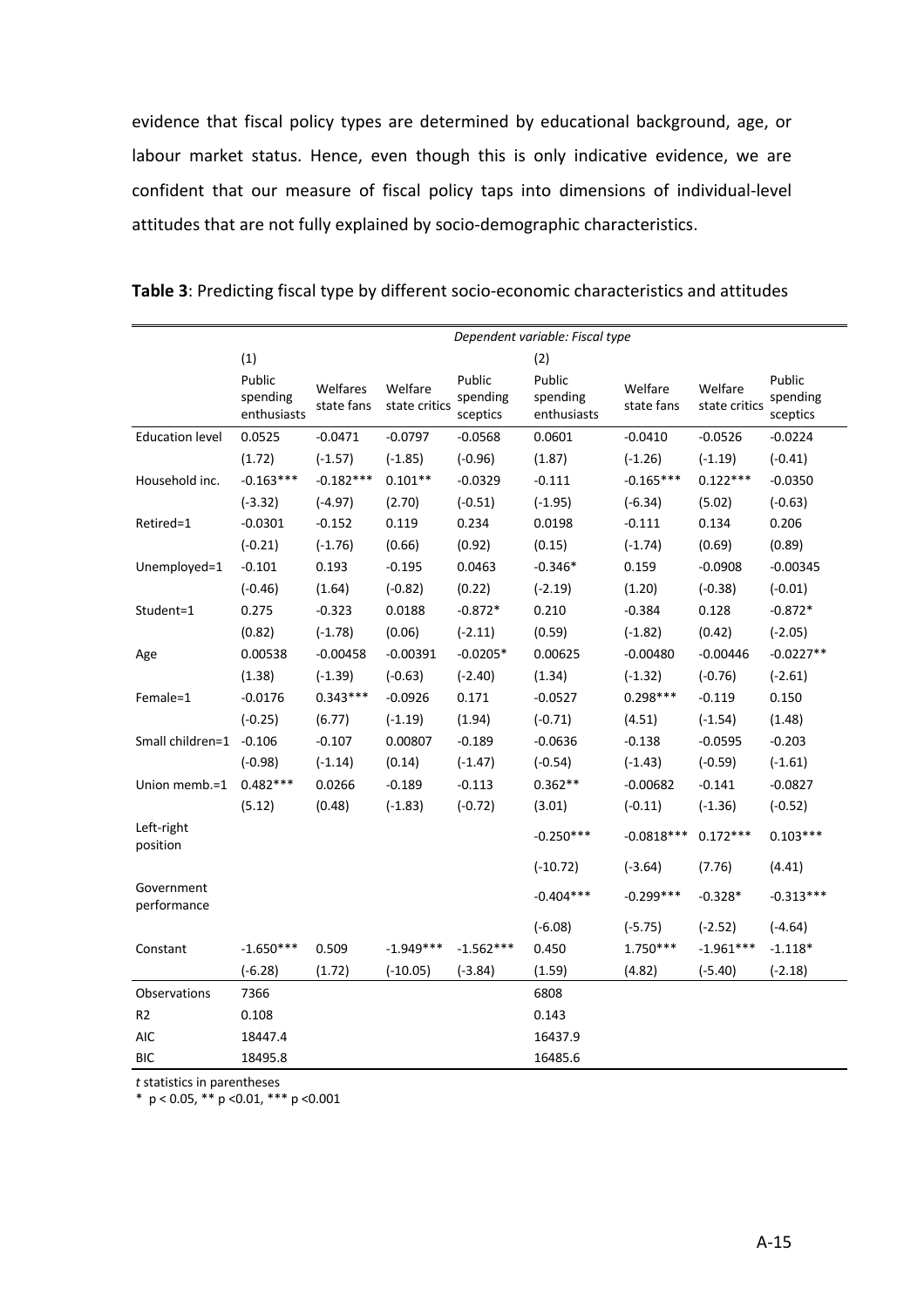Model 2 includes controls for respondents' ideology and evaluation of the government's performance, which are correlated more strongly with fiscal policy types. First, people who evaluate the government's performance positively are more likely to be status quo lovers than any other group. They are least likely to be public spending enthusiasts, but they are also much less likely to support a reduction of public spending or a shifting of resources across areas of government spending. In contrast, people with strong ideological predispositions are less likely to support the status quo. As could be expected, people that consider themselves right-wing are less likely to be public spending enthusiasts and welfare state fans and more likely to be welfare state critics or public spending sceptics.

# *The association between fiscal policy types and attitudes towards social policy tradeoffs*

In the next step of the analysis, we assess whether and to what extent fiscal policy preferences are related to attitudes about trade-offs in social policy. Regarding our main dependent variable, we make use of several trade-off questions in the INVEDUC survey. In the first scenario, respondents were asked:

"Imagine the [Respondent's country] government plans to increase spending on education by 10 % and wants to finance this by cutting the benefits for the unemployed. Would you strongly agree, agree, neither agree nor disagree, disagree, strongly disagree?"

In the second scenario, respondents were confronted with "cutting old-age pensions" in exchange for increasing education spending, whereas in the third and fourth scenarios, education spending was exchanged with "financial support and public services for families with young children", again to be traded off with cutbacks for the unemployed (third scenario) and old-age pensions (fourth scenario), respectively. Of course, the proposal to increase spending by 10 per cent is necessarily arbitrary to some extent. The challenge here is to use question-wording that is comparable across countries with significantly different pre-existing spending levels. The "10 per cent" figure suggests a significant, yet still realistic and not dramatic increase in spending, relative to existing spending levels.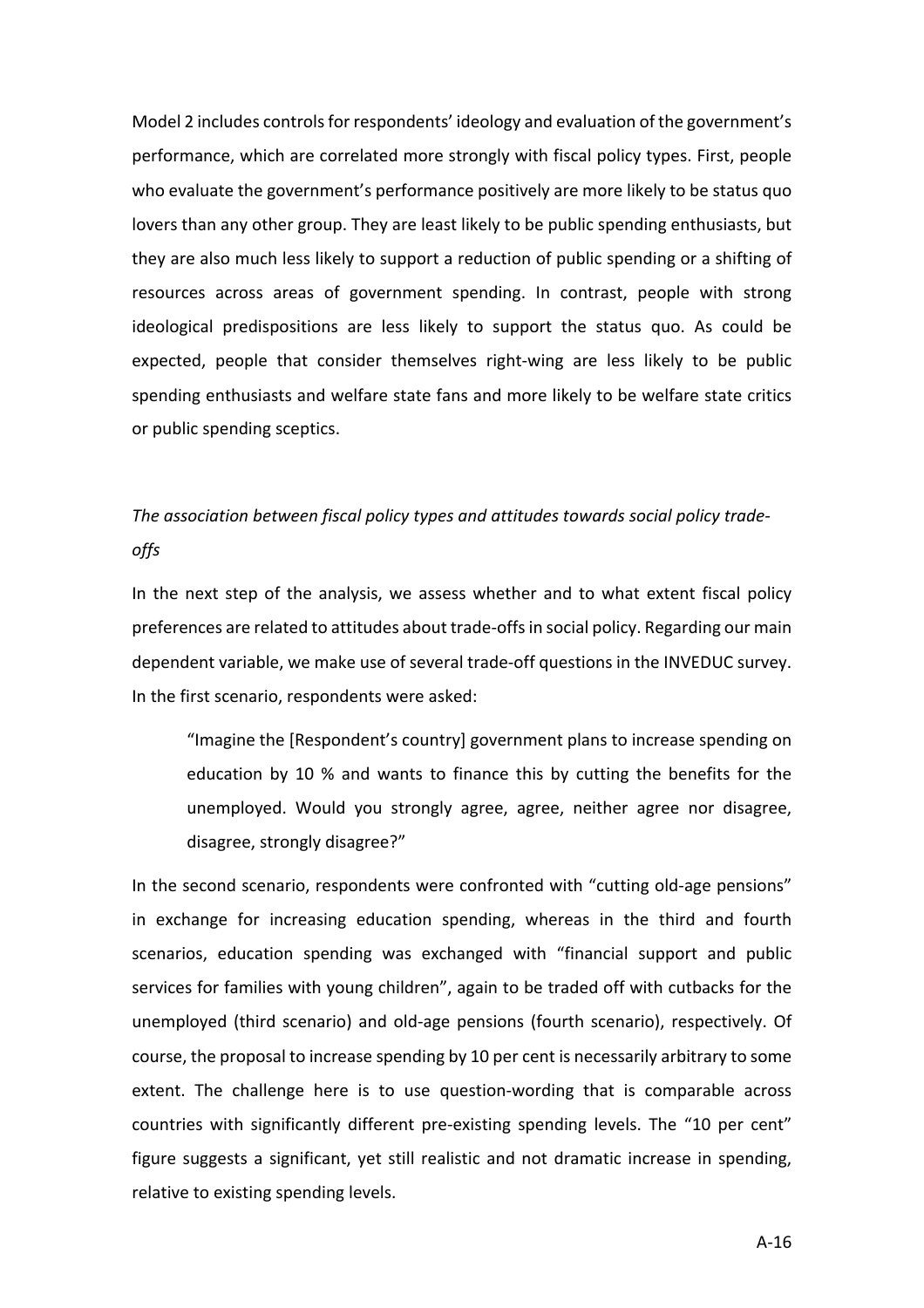Respondents were randomly assigned to the different scenarios and were only asked about their opinion towards one trade-off scenario, achieving an equal balance of respondents according to their socio-economic profile across these groups (see Appendix C). Since the sample was split four ways in each country, the number of observations per country and treatment condition is not sufficient to engage in detailed analyses of cross-country attitudes on trade-offs. We thus focus on the cross-national sample in the following.<sup>11</sup> In order to simplify the analysis and to improve the ease of interpretation of findings, we transformed responses on the five-point scale of agreement/disagreement into binary variables where a value of "1" indicates agreement (strongly agree or agree) whereas the remaining categories are coded as "0".

The distribution of support for recalibrating the welfare state across the four different trade-off scenarios is shown in Figure 2. It indicates that support for recalibration is relatively low across the board, as respondents generally oppose cutbacks of existing social programmes. Yet, support for the recalibration towards social investment policies still varies strongly by trade-off scenario: when education spending is increased at the expense of unemployment benefits, 21% of respondents are supportive, while only 8.5% are supportive when this is financed at the expense of old-age pensions. Similarly, 18% of respondents support the increase of financing support and public services for families with young children when it comes at the expense of unemployment benefits but only 9.6% support it when this leads to a reduction of old-age pensions. When cutbacks are targeted at a social group that is seen as less deserving – the unemployed – support for unpopular trade-offs is thus much higher than when it is targeted at more deserving individuals, confirming our auxiliary hypothesis put forward above. 12

 $11$  A Jackknife resampling approach analysis that the results are robust to excluding observations from individual countries from the analysis (Table A.8, Appendix E).<br><sup>12</sup> The distribution of support across countries is shown in Figure A.3 in Appendix D.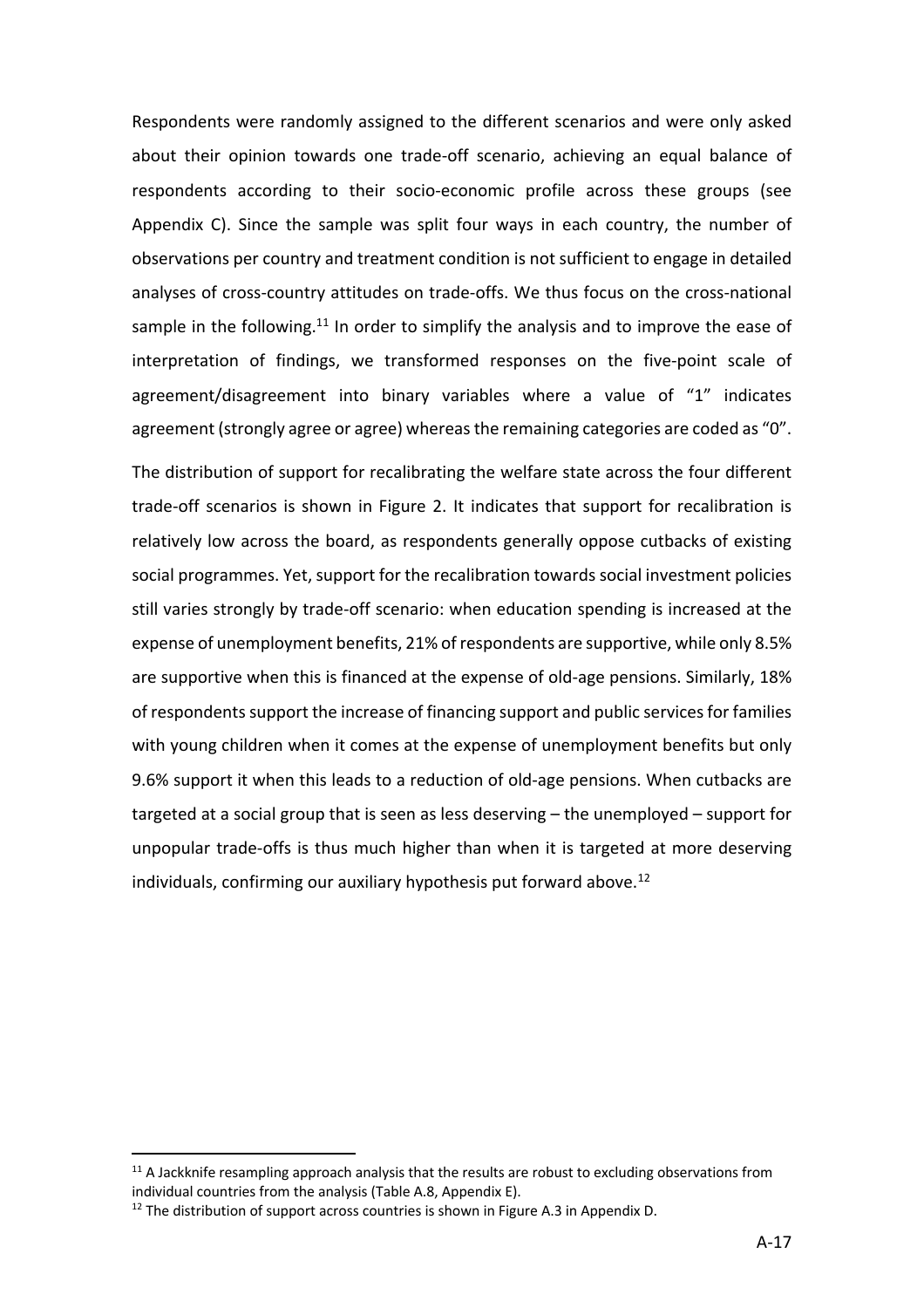

**Figure 2**: Support for trade-offs across the four different scenarios

In the following analysis, we use responses to the four scenarios as the dependent variable and the fiscal policy types as the key independent variables. We run logistic regression models and rely on the same control variables as above.<sup>13</sup> The results are shown in Table 4. To ease the interpretation of the results, we also plot the marginal effects of the different fiscal policy types on support for the trade-off scenarios in Figure 3.

The results suggest that attitudes about social investment-related trade-offs are, indeed, systematically correlated with the fiscal policy types, confirming our central hypothesis. As expected, public spending enthusiasts are opposed to spending increases across the board if these spending increases go along with cutbacks in other public spending programmes, with one important exception. Somewhat surprisingly, they are in favour of spending increases for families with young children in exchange for cutbacks in pensions. As shown above, this last scenario is relatively unpopular, but public spending enthusiasts are apparently more willing to support the recalibration of the welfare state when this benefits a clearly identifiable and visible group, such as young

<sup>&</sup>lt;sup>13</sup> The main results are robust to the use of alternative regression models, including OLS models (Table A.2) and ordered logistic regression models (Table A.3).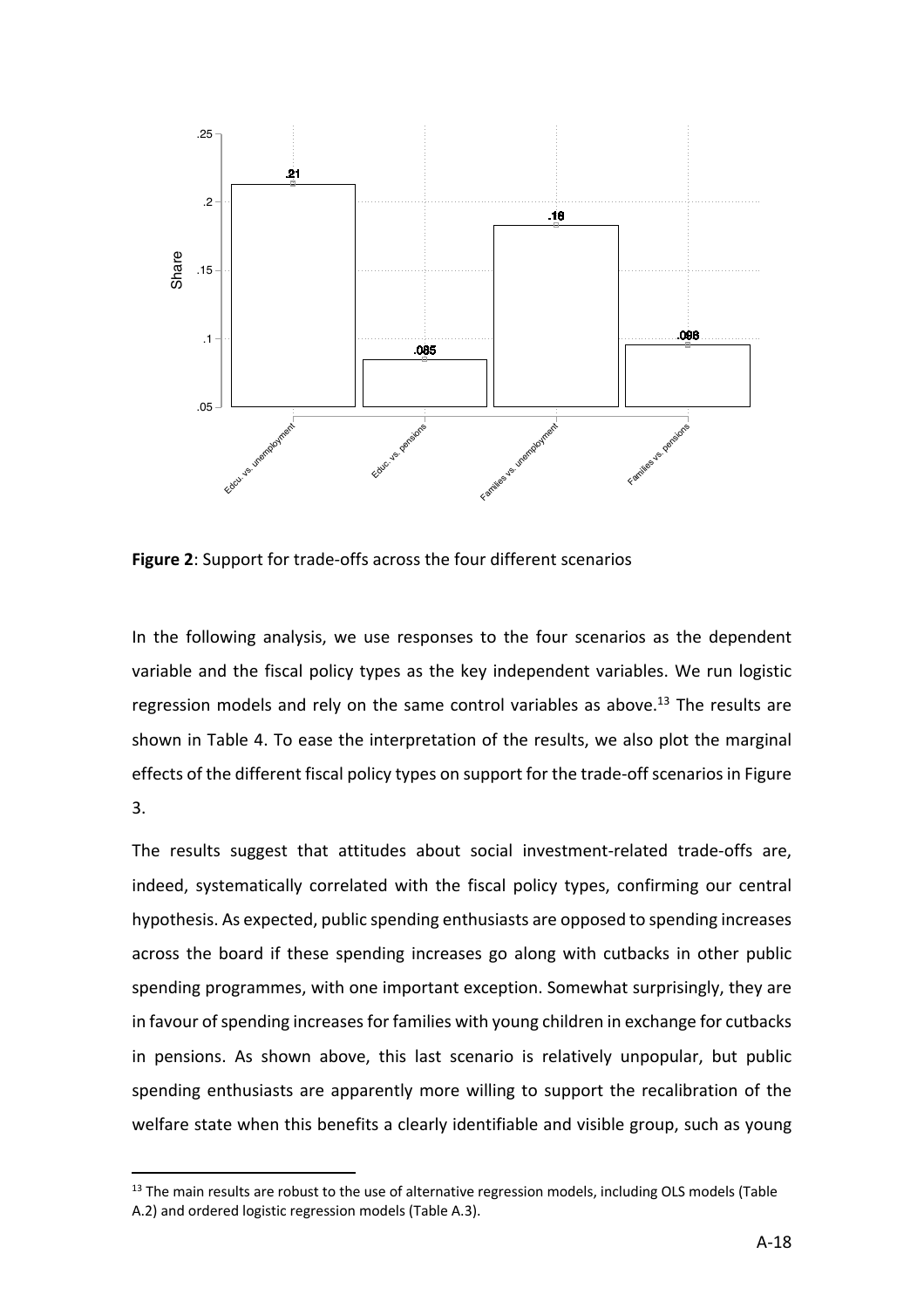families, which might be perceived as even more deserving of welfare state support than pensioners, potentially because of greater need.

Again in line with our expectations, the second group – the welfare state fans – seems to be cross-pressured and does not have clear preferences that are different from the status quo lovers in most scenarios. They generally support spending for a variety of different welfare state beneficiary groups, which means that they are not different from the status quo lovers when it comes to welfare state recalibration. By definition, they support an increase in government spending on social policies at the expense of other areas of government spending, and hence favour a broader trade-off over the narrow trade-offs studied here, which pit different welfare state constituencies against each other. Yet, there is one exception to this general trend: when spending on education is supposed to be financed by cutbacks in old-age pensions, welfare state fans are more likely to disagree than status quo lovers. As expected in our subsidiary hypothesis, welfare state fans thus dislike cuts in social programmes aimed at deserving recipients (pensioners), and this is especially the case when such cuts benefit a diffuse group (the "educated").





Note: Marginal effects are calculated based on Model 1-4 in Table 4. 95 per cent confidence intervals are shown and country-fixed effects included.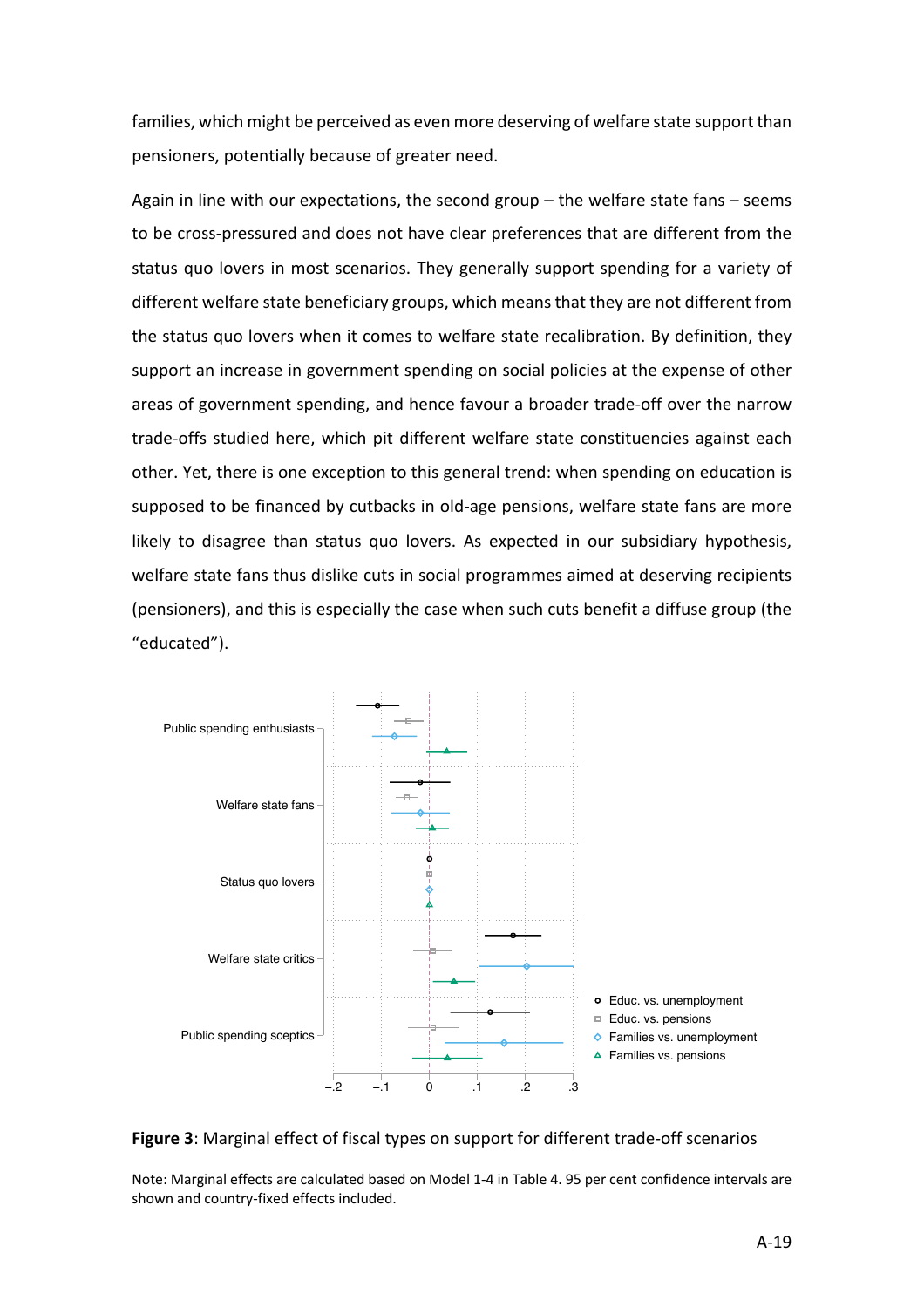| Dependent variable: Trade-off scenarios |                          |                              |             |                                                 |                                                   |                              |              |                                       |
|-----------------------------------------|--------------------------|------------------------------|-------------|-------------------------------------------------|---------------------------------------------------|------------------------------|--------------|---------------------------------------|
|                                         | (1)                      | (2)                          | (3)         | (4)                                             | (5)                                               | (6)                          | (7)          | (8)                                   |
|                                         | Education<br>vs. unempl. | Education<br>vs.<br>pensions | unempl.     | Families vs. Families vs. Education<br>pensions | vs. unempl.                                       | Education<br>VS.<br>pensions | unempl.      | Families vs. Families vs.<br>pensions |
| Spending<br>enthusiasts                 | $-0.923***$              | $-0.610*$                    | $-0.707**$  | 0.406                                           | $-0.906***$                                       | $-0.641*$                    | $-0.786***$  | $0.636*$                              |
|                                         | $(-4.07)$                | $(-2.41)$                    | $(-3.05)$   | (1.77)                                          | $(-4.69)$                                         | $(-2.40)$                    | $(-3.32)$    | (2.29)                                |
| Welfare state<br>fans                   | $-0.133$                 | $-0.669***$                  | $-0.152$    | 0.0773                                          | $-0.0362$                                         | $-0.664**$                   | $-0.121$     | 0.140                                 |
|                                         | $(-0.60)$                | $(-3.67)$                    | $(-0.60)$   | (0.35)                                          | $(-0.17)$                                         | $(-2.75)$                    | $(-0.51)$    | (0.69)                                |
| Welfare state<br>critics                | $0.937***$               | 0.0783                       | $1.178***$  | $0.545*$                                        | $0.904***$                                        | 0.0906                       | $1.136***$   | $0.571***$                            |
|                                         | (6.30)                   | (0.35)                       | (4.26)      | (2.55)                                          | (6.33)                                            | (0.34)                       | (3.91)       | (3.32)                                |
| Spending<br>sceptics                    | $0.708***$               | 0.0874                       | $0.947**$   | 0.420                                           | $0.838***$                                        | 0.228                        | $0.981*$     | 0.235                                 |
|                                         | (3.42)                   | (0.30)                       | (2.79)      | (1.19)                                          | (3.39)                                            | (0.70)                       | (2.38)       | (0.56)                                |
| <b>Education level</b>                  | 0.00860                  | $0.197***$                   | $-0.00572$  | $-0.0760**$                                     | $-0.0210$                                         | $0.234***$                   | 0.00683      | $-0.0834**$                           |
|                                         | (0.15)                   | (3.42)                       | $(-0.10)$   | $(-3.24)$                                       | $(-0.35)$                                         | (5.02)                       | (0.10)       | $(-2.67)$                             |
| Household inc.                          | 0.0485                   | 0.0373                       | 0.0352      | 0.0503                                          | 0.0429                                            | 0.0382                       | 0.0229       | 0.0509                                |
|                                         | (0.81)                   | (0.73)                       | (0.56)      | (0.85)                                          | (0.63)                                            | (0.62)                       | (0.34)       | (0.76)                                |
| Retired=1                               | 0.551                    | $0.678**$                    | 0.289       | $0.733***$                                      | 0.581                                             | $0.800**$                    | 0.154        | $0.681**$                             |
|                                         | (1.57)                   | (2.68)                       | (1.95)      | (3.45)                                          | (1.54)                                            | (2.75)                       | (0.90)       | (2.74)                                |
| Unemployed=1                            | $-0.0629$                | $-0.174$                     | $-0.722*$   | $-0.0241$                                       | 0.00648                                           | $-0.296$                     | $-0.665*$    | $-0.0879$                             |
|                                         | $(-0.16)$                | $(-0.36)$                    | $(-2.26)$   | $(-0.06)$                                       | (0.02)                                            | $(-0.56)$                    | $(-1.99)$    | $(-0.16)$                             |
| Student=1                               | 0.289                    | 0.252                        | 0.390       | $-0.470$                                        | 0.441                                             | 0.287                        | 0.293        | $-0.462$                              |
|                                         | (1.14)                   | (0.73)                       | (1.09)      | $(-1.01)$                                       | (1.65)                                            | (0.86)                       | (0.82)       | $(-0.98)$                             |
| Age                                     | $-0.0363***$ $-0.0273*$  |                              |             |                                                 | $-0.0275***$ $-0.0358***$ $-0.0371***$ $-0.0314*$ |                              | $-0.0278***$ | $-0.0359***$                          |
|                                         | $(-4.69)$                | $(-2.43)$                    | $(-3.36)$   | $(-5.41)$                                       | $(-4.55)$                                         | $(-2.50)$                    | $(-3.39)$    | $(-4.85)$                             |
| Female=1                                | $-0.129$                 | $-0.558**$                   | $-0.295***$ | $-0.426***$                                     | $-0.0496$                                         | $-0.504**$                   | $-0.279**$   | $-0.419***$                           |
|                                         | $(-0.86)$                | $(-3.24)$                    | $(-3.54)$   | $(-3.78)$                                       | $(-0.34)$                                         | $(-3.10)$                    | $(-3.06)$    | $(-3.46)$                             |
| Small<br>children=1                     | $-0.0618$                | $0.479***$                   | 0.224       | 0.181                                           | $-0.0197$                                         | $0.393**$                    | 0.207        | 0.0494                                |
|                                         | $(-0.28)$                | (5.39)                       | (1.74)      | (0.96)                                          | $(-0.08)$                                         | (2.89)                       | (1.35)       | (0.21)                                |
| Union memb.=1 0.0396                    |                          | $-0.0933$                    | 0.0541      | $-0.211$                                        | 0.0836                                            | $-0.00264$                   | 0.0274       | $-0.0782$                             |
|                                         | (0.26)                   | $(-0.56)$                    | (0.24)      | $(-0.81)$                                       | (0.53)                                            | $(-0.02)$                    | (0.12)       | $(-0.37)$                             |
| Left-right<br>position                  |                          |                              |             |                                                 | $0.116***$                                        | $-0.00564$                   | $0.0677*$    | 0.0633                                |
|                                         |                          |                              |             |                                                 | (6.09)                                            | $(-0.15)$                    | (2.45)       | (1.79)                                |
| Government<br>performance               |                          |                              |             |                                                 | 0.142                                             | 0.130                        | 0.0582       | $0.160**$                             |
|                                         |                          |                              |             |                                                 | (1.69)                                            | (0.91)                       | (0.92)       | (2.60)                                |
| Constant                                | 0.289                    | $-1.159$                     | $-0.0632$   | $-0.0958$                                       | $-0.673$                                          | $-1.537$                     | $-0.508$     | $-0.896*$                             |
|                                         | (0.67)                   | $(-1.68)$                    | $(-0.10)$   | $(-0.26)$                                       | $(-1.16)$                                         | $(-1.83)$                    | $(-0.73)$    | $(-2.34)$                             |
| Observations                            | 1851                     | 1818                         | 1849        | 1815                                            | 1706                                              | 1687                         | 1699         | 1689                                  |
| R <sub>2</sub>                          | 0.110                    | 0.0748                       | 0.112       | 0.0493                                          | 0.125                                             | 0.0830                       | 0.124        | 0.0552                                |
| AIC                                     | 1733.3                   | 990.0                        | 1577.7      | 1129.6                                          | 1570.5                                            | 907.7                        | 1450.9       | 1031.0                                |
| <b>BIC</b>                              | 1771.9                   | 1028.5                       | 1616.4      | 1168.2                                          | 1608.6                                            | 945.7                        | 1488.9       | 1069.0                                |

# **Table 4**: Predicting support for social policy trade-offs by fiscal type

*t* statistics in parentheses

\* p < 0.05, \*\* p <0.01, \*\* p <0.001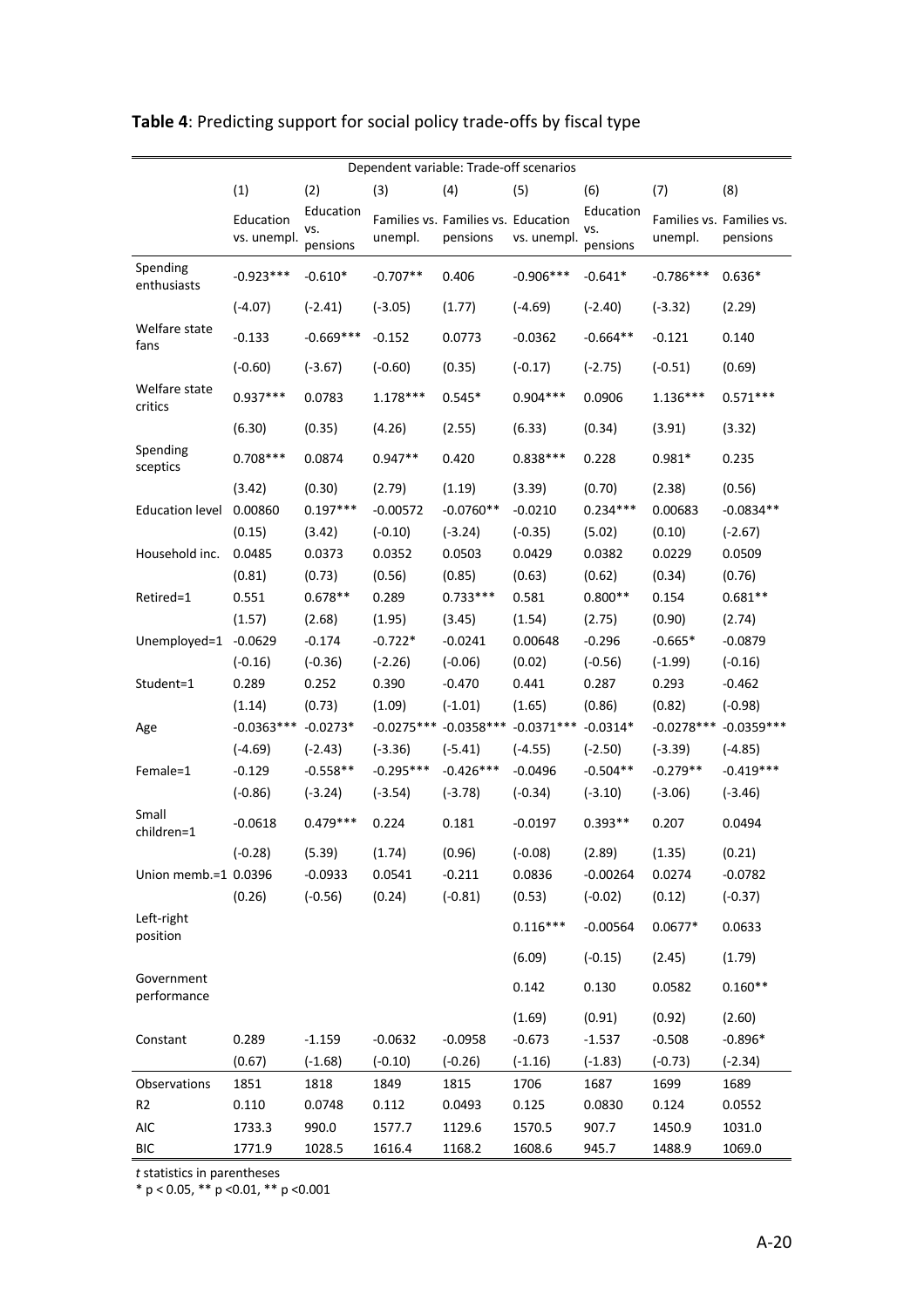The third group – the welfare state critics – is generally less supportive of the traditional welfare state. It is easier for them to accept cutbacks in welfare state programmes and they are thus more willing to support the expansion of education and family policies even in the face of cutbacks in other parts of the welfare state. As expected in our subsidiary hypothesis, the support for spending increases depends on whether the cutbacks would affect more or less deserving target groups: In the scenarios where recalibration towards social investment comes at the expense of the unemployed, welfare state critics are much more supportive of the trade-offs compared to the scenarios where recalibration comes at the expense of old-age pensioners. This is generally true for both education and family policies, although welfare state critics are more willing to accept lower pensions when this benefits a clearly identified and deserving group, namely young families.

Finally, Figure 3 shows that public spending sceptics are not much different from welfare state critics. Here, we would have expected a more uniform pattern of support across the trade-offs groups, as in the case of public spending enthusiasts. However, similar to the welfare state critics, the public spending sceptics are on average more accepting of social investment spending increases, since these policies may be perceived as less redistributive and potential more beneficial for overall economic growth and development. We also find different levels of support for spending increases, depending on whether the target group of cutbacks are deemed deserving or not. Given the small size of the group of public spending sceptics, the confidence intervals of these coefficients are larger, however.

Models 5-8 in Table 4 indicate that the general patterns discussed above hold even when we include ideological variables as independent variables in the regression. Of course, these variables are endogenous to some extent, but the models show that our main findings are robust to the inclusion of these additional factors. For instance, people who evaluate the performance of the government positively may be more likely to support cutbacks because they trust that the government will navigate the trade-offs appropriately. People who consider themselves right-wing are more likely to support cutbacks that hurt the unemployed than policies that hurt pensioners. Thus, especially right-wing individuals seem to consider notions of "deservingness" in their evaluation of the different trade-off scenarios. For our purposes, however, it is important to note that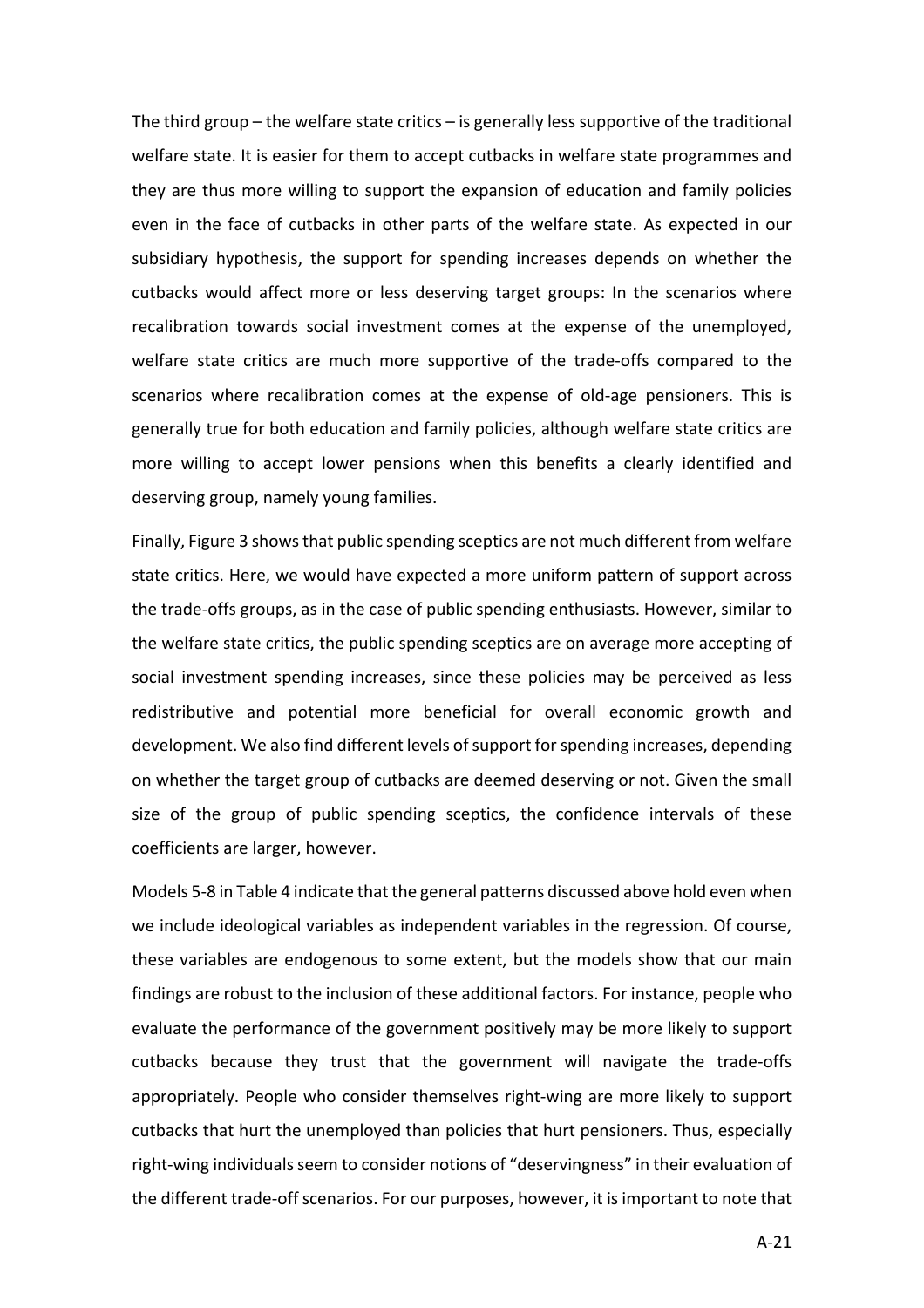these effects do not diminish the importance of the fiscal policy types. All results observed in models 1 to 4 still hold, which indicates that taking into account individual, varying fiscal policy preferences provides important additional insights into the attitudinal dynamics of social policy trade-offs.

#### **Conclusion**

To sum up, this paper has provided a differentiated analysis of preferences towards fiscal and social policy trade-offs, contributing to a new and expanding field of research. The paper's contribution is two-fold. First, our paper helps to understand how individuals perceive and react to fiscal trade-offs in the social policy domain. Existing research shows that the common determinants of preferences towards individual social policies cannot explain how individuals react to trade-offs (Busemeyer and Garritzmann 2017) but knowledge of the factors that drive attitudes towards trade-offsis still limited. Our findings point to the importance of fiscal policy preferences for attitudes towards trade-offs. Furthermore, we show that fiscal policy preferences are more complex than commonly assumed. We have argued conceptually and shown empirically that the common assumption of a tight correlation between support for a larger public sector *and* more spending devoted to the welfare state is too simplistic. Instead, it is necessary to distinguish between preferences regarding the overall *size* of the public sector and the *distribution* of spending across different sub-sectors and the balance between social and non-social spending in particular. Applying this more fine-grained conception of fiscal policy preferences is particularly helpful when studying the dynamics of fiscal trade-offs that are inherently related to the distribution and redistribution of spending resources across different parts of the public sector.

Second, and more directed at the social investment literature, our paper provides a partial answer to the puzzling observation that a recalibration of welfare states towards the social investment model is politically difficult, despite the overall popularity of social investment policies (Bremer and Bürgisser 2022b). One important aspect here is our finding that overall support for the redistribution of resources between different social policy areas, which would be required to the extent that not all additional spending on social investment can be financed with tax or debt increases, is low. Importantly, it is

A-22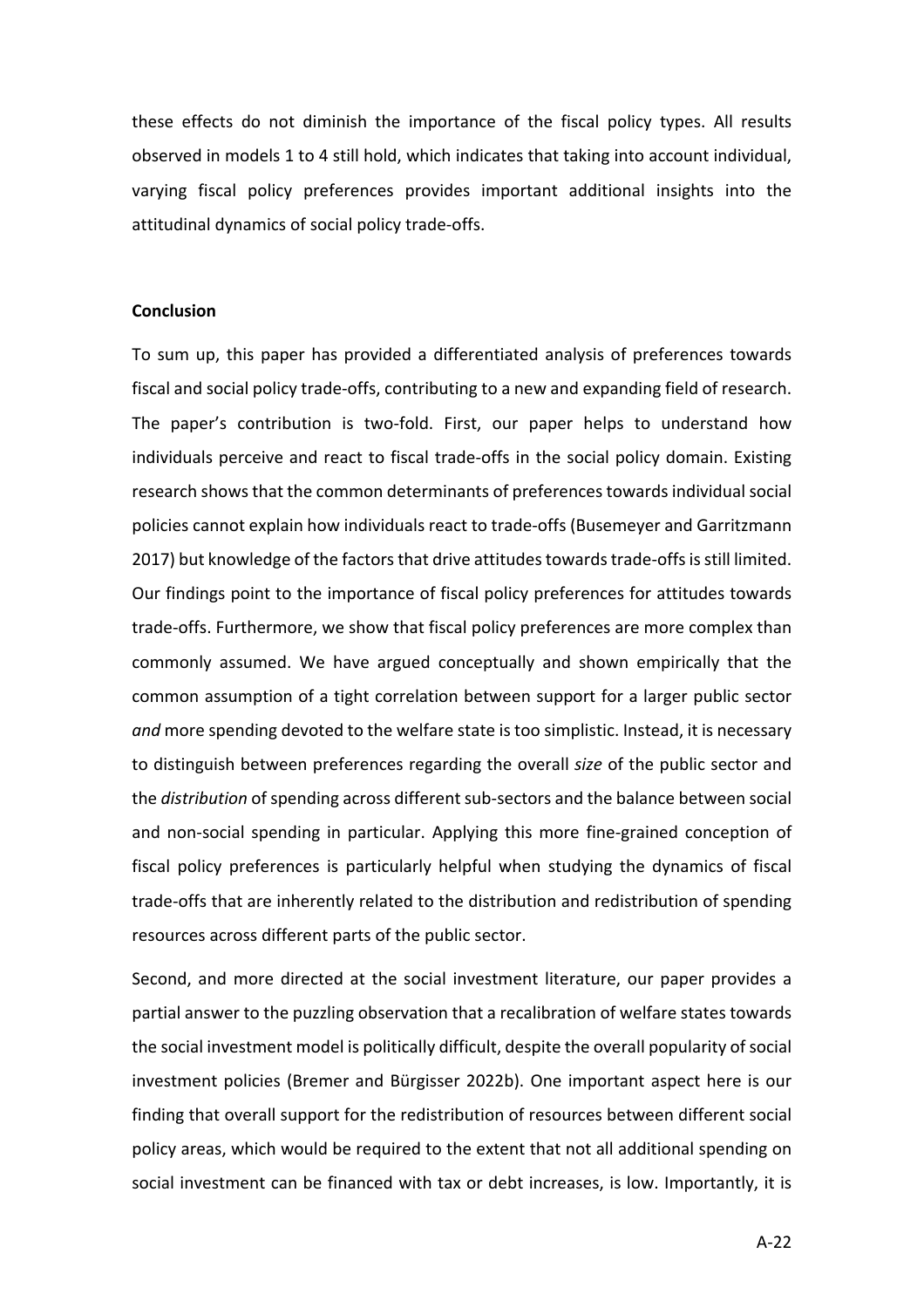particularly low among those who tend to be staunch supporters of a large public sector and a generous welfare state. Vice versa, willingness for such a recalibration is higher among those who have a sceptical view of the welfare state.

Politically speaking, this poses a dilemma for the proponents of the social investment welfare state who typically come from the mainstream left. To win support for recalibration, they would need to appeal to welfare state critics or public spending sceptics, who are not traditionally part of their constituency. To achieve this, policymakers from the left may want to emphasize the non-ideological and more economic aspects of social investment policies, including how they support economic development and growth rather than social inclusion. In contrast, policy-makers from the mainstream right interested in expanding social investment need to appeal to the welfare state supporters by combining social investment with policies that foster social inclusion in order to win broad support for welfare state recalibration.

Our analysis, however, cannot account for the fact that policy preferences may not be fixed. Forming attitudes towards trade-offs is difficult because – by definition – they involve tough choices. As a result, we find that people rely on general predispositions towards the state to form preferences, but elites may also be able to influence preferences through cueing or framing. It is an important question for future research whether and to what extent proponents of the social investment state may use this to generate support for welfare state recalibration in advanced economies. Another issue for future research would be to pay more attention to the variation of fiscal policy preferences across countries – an issue which we did not focus on in this paper, as we were primarily interested in analysing the association between fiscal policy preferences and attitudes towards trade-offs more broadly.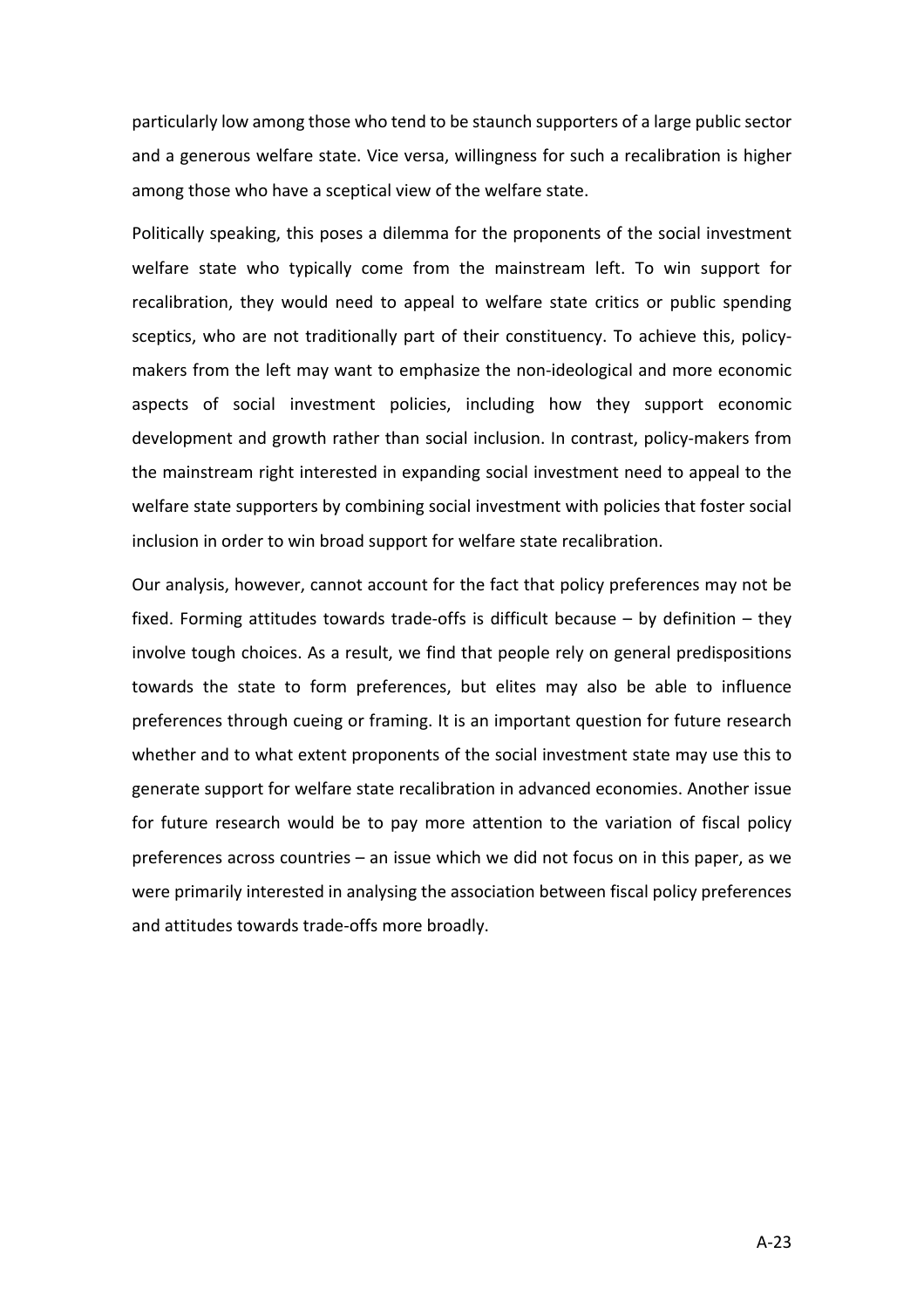## **References:**

- Barnes, Lucy, Blumenau, Jack and Lauderdale, Benjamin E. 2022. Measuring Attitudes toward Public Spending Using a Multivariate Tax Summary Experiment. *American Journal of Political Science* 66(1): 205–221.
- Beramendi, Pablo, and Philipp Rehm. 2016. "Who Gives, Who Gains? Progressivity and Preferences." *Comparative Political Studies* 49(4): 529–63.
- Bremer, Björn, and Reto Bürgisser. 2022a. "Do Citizens Care About Government Debt? Evidence from Survey Experiments on Budgetary Priorities." *European Journal of Political Research*. Online first. https://doi.org/10.1111/1475-6765.12505

———. 2022b. "Public Opinion on Welfare State Recalibration in Times of Austerity: Evidence from Survey Experiments." *Political Science Research and Methods*. Online first. https://doi.org/10.1017/psrm.2021.78

- Bonoli, Giuliano. 2007. "Time Matters: Postindustrialization, New Social Risks, and Welfare State Adaptation in Advanced Industrial Democracies." *Comparative Political Studies* 40(5): 495-520.
- Breunig, Christian, and Marius R. Busemeyer. 2012. "Fiscal Austerity and the Trade-off between Public Investment and Social Spending." *Journal of European Public Policy* 19(6): 921–38.
- Brooks, Clem, and Jeff Manza. 2007. *Why Welfare States Persist: The Importance of Public Opinion in Democracies*. Chicago: University of Chicago Press.
- Busemeyer, Marius R., Aurélien Abrassart, and Roula Nezi. 2021. "Beyond Positive and Negative: New Perspectives on Feedback Effects in Public Opinion on the Welfare State." *British Journal of Political Science* 51(1): 137-62.
- Busemeyer, Marius R., and Julian L. Garritzmann. 2017. "Public Opinion on Policy and Budgetary Trade-Offs in European Welfare States: Evidence from a New Comparative Survey." *Journal of European Public Policy* 24(6): 871–89.
- Busemeyer, Marius R., Julian L. Garritzmann, Erik Neimanns, and Roula Nezi. 2018. "Investing in Education in Europe: Evidence from a New Survey of Public Opinion." *Journal of European Social Policy* 28(1): 34–54.
- Busemeyer, Marius R., Achim Goerres, and Simon Weschle. 2009. "Attitudes towards Redistributive Spending in an Era of Demographic Ageing: The Rival Pressures from Age and Income in 14 OECD Countries:" *Journal of European Social Policy* 19(3): 195–212.
- Castles, Francis G., ed. 2007. *The Disappearing State?* Cheltenham, UK; Northampton, MA: Edward Elgar Publishing.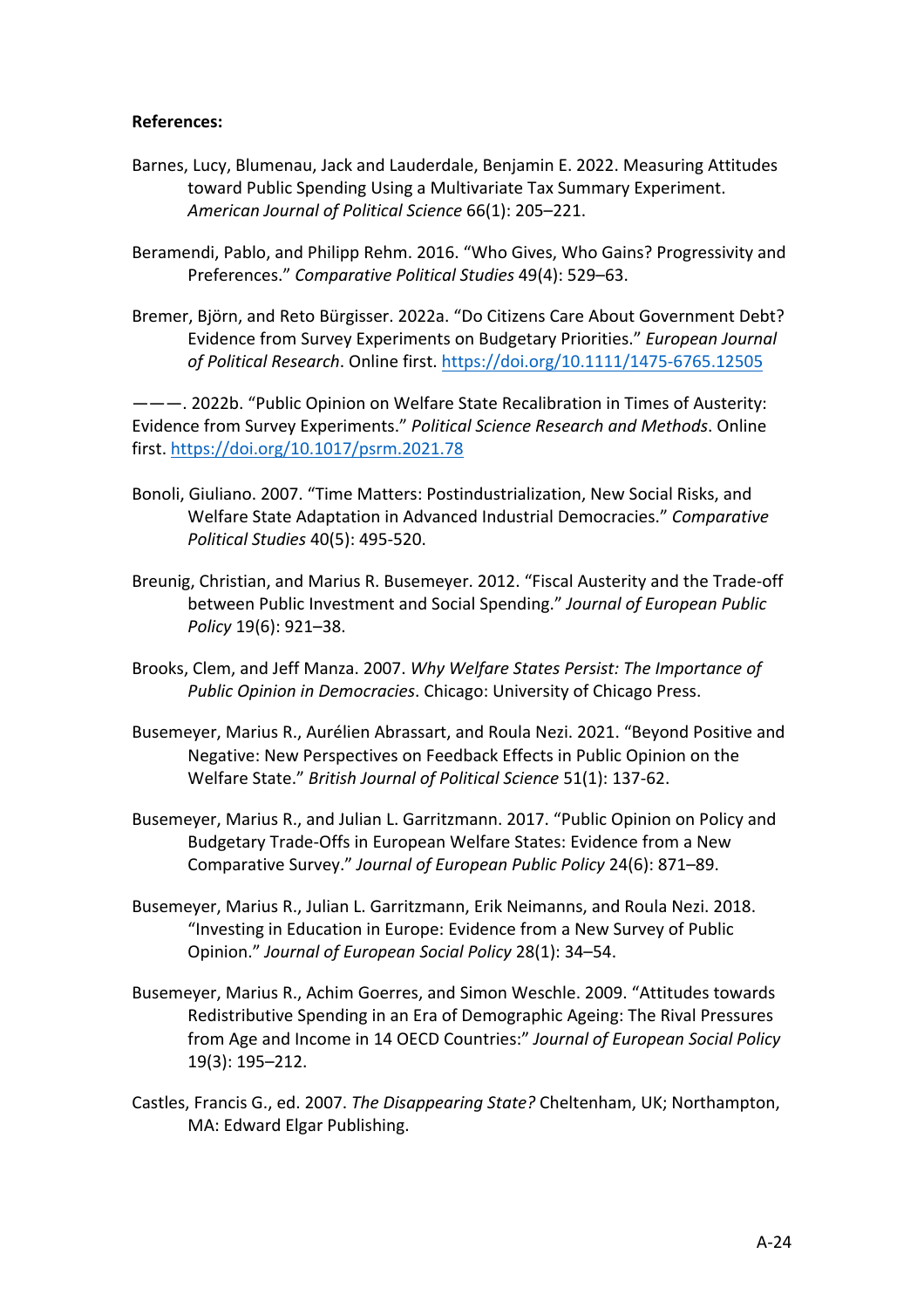- Cusack, Thomas, Torben Iversen, and Philipp Rehm. 2006. "Risks at Work: The Demand and Supply Sides of Government Redistribution." *Oxford Review of Economic Policy* 22(3): 365–89.
- Dimick, Matthew, David Rueda, and Daniel Stegmueller. 2018. "Models of Other-Regarding Preferences, Inequality, and Redistribution." *Annual Review of Political Science* 21(1): 441–60.
- Feldman, Stanley, and John Zaller. 1992. "The Political Culture of Ambivalence: Ideological Responses to the Welfare State." *American Journal of Political Science* 36(1): 268–307.
- Gallego, Aina, and Paul Marx. 2017. Multi-Dimensional Preferences for Labour Market Reforms: A Conjoint Experiment. *Journal of European Public Policy* 24(7): 1027- 47.
- Garritzmann, Julian L., Marius R. Busemeyer, and Erik Neimanns. 2018. Public Demand for Social Investment: New Supporting Coalitions for Welfare State Reform in Western Europe? *Journal of European Public Policy* 25(6): 844-61.
- Garritzmann, Julian L., Silja Häusermann, Bruno Palier, and Christine Zollinger. 2017. *WOPSI: The World Politics of Social Investment*, LIEPP Working Paper 64.
- Gingrich, Jane, and Ben Ansell. 2012. "Preferences in Context Micro Preferences, Macro Contexts, and the Demand for Social Policy." *Comparative Political Studies* 45(12): 1624–54.
- Goerres, Achim, and Katrin Prinzen. 2012. "Can We Improve the Measurement of Attitudes Towards the Welfare State? A Constructive Critique of Survey Instruments with Evidence from Focus Groups." *Social Indicators Research* 109(3): 515–34.
- Hansen, John Mark. 1998. "Individuals, Institutions, and Public Preferences over Public Finance." *The American Political Science Review* 92(3): 513–31.
- Häusermann, Silja. 2010. *The Politics of Welfare State Reform in Continental Europe: Modernization in Hard Times*. Cambridge; New York: Cambridge University Press.
- Häusermann, Silja, Thomas Kurer, and Denise Traber. 2019. "The Politics of Trade-Offs: Studying the Dynamics of Welfare State Reform with Conjoint Experiments." *Comparative Political Studies* 52(7): 1059–95.
- Häusermann, Silja, Michael Pinggera, Macarena Ares, and Matthias Enggist. 2021. "Class and Social Policy in the Knowledge Economy. *European Journal of Political Research* 61(2): 462–84.
- Hemerijck, Anton. 2013. *Changing Welfare States*. Oxford, New York: Oxford University Press.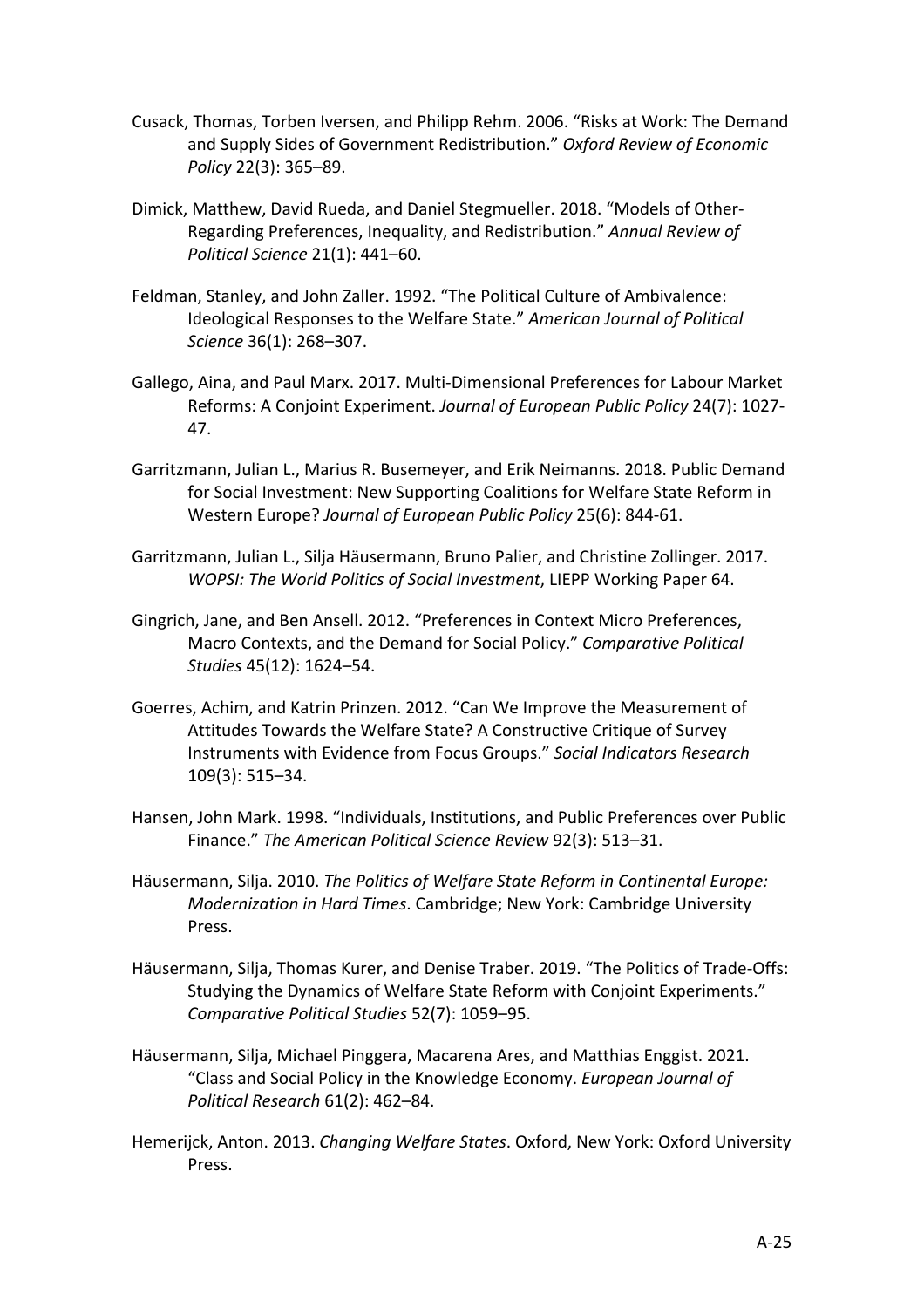———. 2018. "Social Investment as a Policy Paradigm." *Journal of European Public Policy* 25(6): 810–27.

- Iversen, Torben, and David Soskice. 2001. "An Asset Theory of Social Policy Preferences." *American Political Science Review* 95(4): 875–93.
- Jacobs, Alan M., and R. Kent Weaver. 2015. "When Policies Undo Themselves: Self-Undermining Feedback as a Source of Policy Change." *Governance* 28(4): 441– 57.
- Jensen, Carsten, and Michael Bang Petersen. 2017. "The Deservingness Heuristic and the Politics of Health Care." *American Journal of Political Science* 61(1): 68–83.
- Jost, John T., Margarita Krochik, Danielle Gaucher, and Erin P. Hennes. 2009. "Can a Psychological Theory of Ideological Differences Explain Contextual Variability in the Contents of Political Attitudes?" *Psychological Inquiry* 20(2/3): 183–88.
- Kangas, Olli. 2003. "The Grasshopper and the Ants: Popular Opinions of Just Distribution in Australia and Finland." *Journal of Socio-Economics* 31(6): 721– 43.
- Kraft, Jonas. 2018. "Political Parties and Public Investments: A Comparative Analysis of 22 Western Democracies." *West European Politics* 41(1): 128–46.
- Kumlin, Staffan, and Isabelle Stadelmann-Steffen. 2014. *How Welfare States Shape the Democratic Public: Policy Feedback, Participation, Voting, and Attitudes*. Cheltenham, UK; Northampton, MA: Edward Elgar Publishing.
- Levy, Jonah D. 1999. "Vice into Virtue? Progressive Politics and Welfare Reform in Continental Europe." *Politics & Society* 27(2): 239–73.
- Morel, Nathalie, Bruno Palier, and Joakim Palme. 2012. *Towards a Social Investment Welfare State? Ideas, Policies and Challenges*. Bristol: Policy Press.
- Neimanns, Erik. 2021. "Unequal Benefits Diverging Attitudes? Analysing the Effects of an Unequal Expansion of Childcare Provision on Attitudes towards Maternal Employment across 18 European Countries." *Journal of Public Policy* 41(2): 251–76.
- Neimanns, Erik, Marius R. Busemeyer, and Julian L. Garritzmann. 2018. "How Popular Are Social Investment Policies Really? Evidence from a Survey Experiment in Eight Western European Countries." *European Sociological Review* 34(3): 238– 53.
- van Oorschot, Wim. 2006. "Making the Difference in Social Europe: Deservingness Perceptions among Citizens of European Welfare States." *Journal of European Social Policy* 16(1): 23–42.
- van Oorschot, Wim, and Bart Meuleman. 2014. "Popular Deservingness of the Unemployed in the Context of Welfare State Policies, Economic Conditions and Cultural Climate." In *How Welfare States Shape the Democratic Public*, eds.